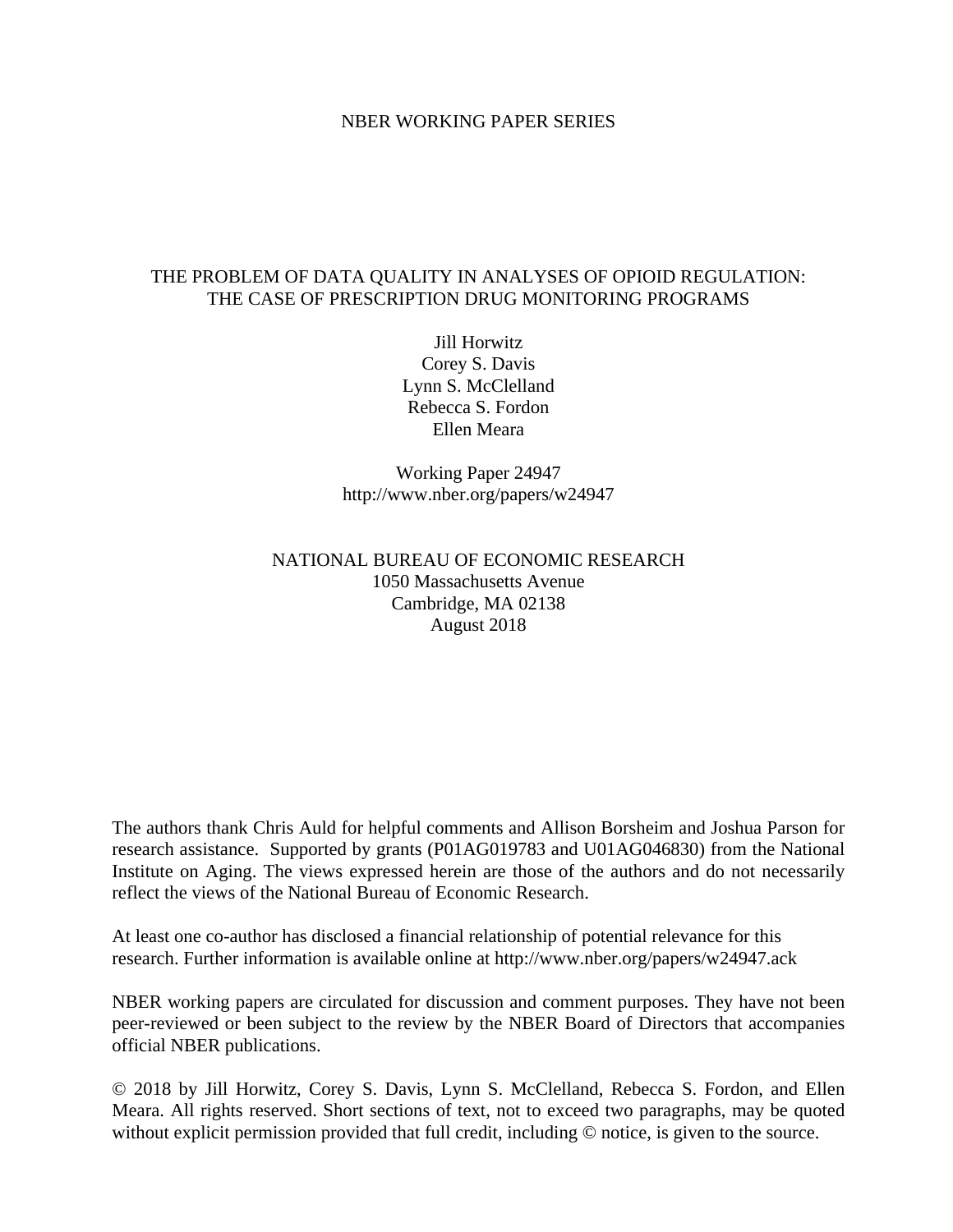The Problem of Data Quality in Analyses of Opioid Regulation: The Case of Prescription Drug Monitoring Programs Jill Horwitz, Corey S. Davis, Lynn S. McClelland, Rebecca S. Fordon, and Ellen Meara NBER Working Paper No. 24947 August 2018 JEL No. I1,I12,I18,K32,K42

# **ABSTRACT**

States, which have the primary legal role in regulating the prescribing and dispensing of prescription medications, have created Prescription Drug Monitoring Programs (PDMP) to try to reduce inappropriate prescribing, dispensing, and related harm. Research assessing whether these interventions are effective has produced inconclusive and contradictory results. Here we examine whether different data sources may have contributed to the varying results. Specifically, we: 1) identify the decisions inherent in creating such a dataset; 2) discuss the public data sources used by researchers in previous work; 3) develop and apply a detailed research protocol to create a novel PDMP law dataset; and 4) to illustrate potential consequences of data choice, apply various data sources to analyze the relationship between PDMP laws and prescribing and dispensing of opioids among disabled Medicare beneficiaries. We find that our dates differ from those in existing datasets, sometimes by many years. The regression analyses generated a twofold difference in point estimates, as well as different signed estimates, depending on the data used. We conclude that the lack of transparency about data assembly in existing datasets, differences among dates by source, and the regression results raise concerns for PDMP researchers and policymakers.

Jill Horwitz University of California Los Angeles School of Law Box 951476 Los Angeles, CA 90095-1476 and NBER horwitz@law.ucla.edu

Corey S. Davis Network For Public Health Law 3701 Wilshire Blvd, Suite #750 Los Angeles, CA 90010 davis@healthlaw.org

Lynn S. McClelland UCLA School of Law 385 Charles Young Drive East Los Angeles, CA 90095 mcclelland@law.ucla.edu

Rebecca S. Fordon UCLA School of Law 385 Charles Young Drive East Los Angeles, CA 90095 fordon@law.ucla.edu

Ellen Meara Dartmouth Institute for Health Policy and Clinical Practice WTRB 5th floor, #537 1 Medical Center Drive Lebanon, NH 03766 and NBER ellen.r.meara@dartmouth.edu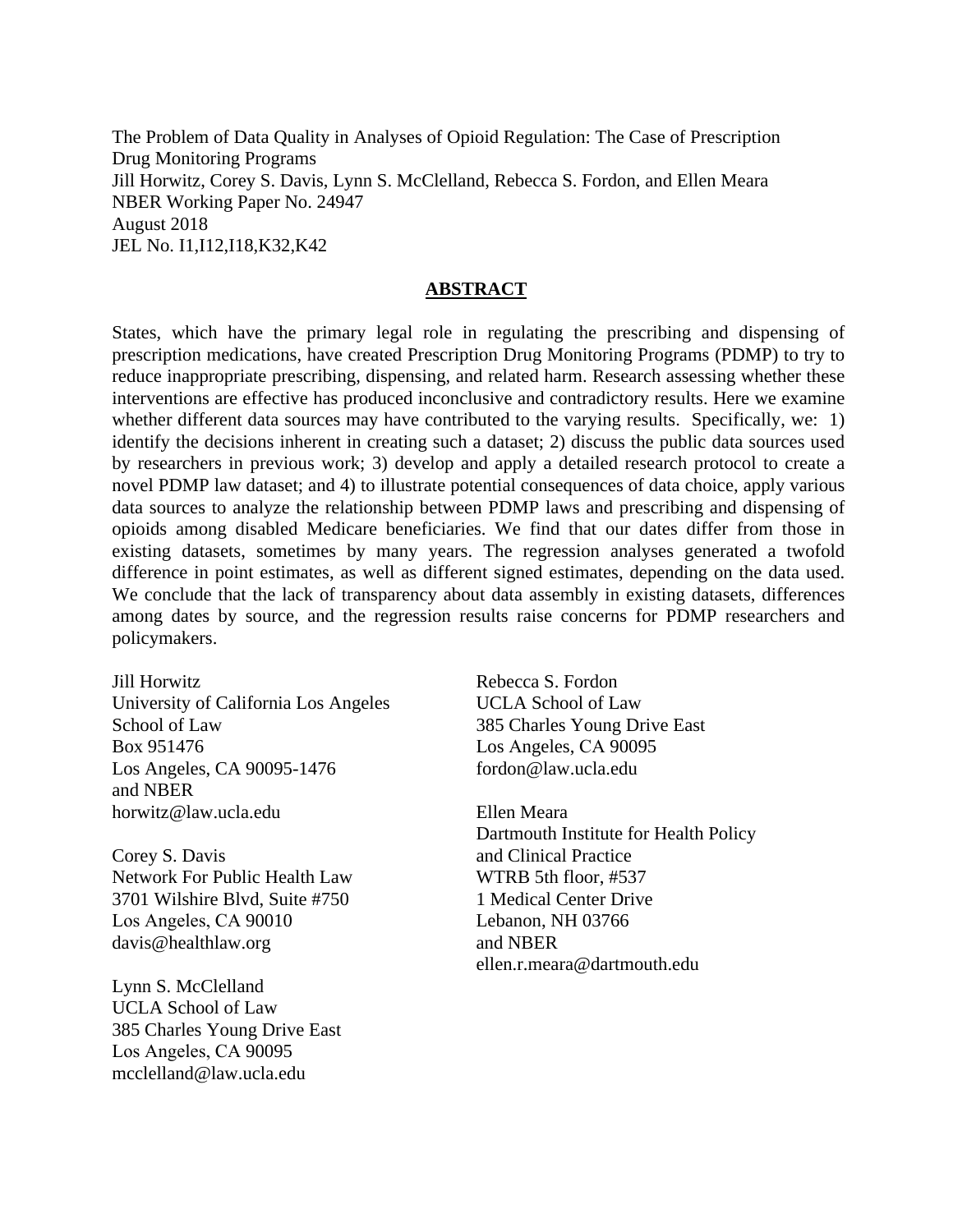# **I. INTRODUCTION**

Despite widespread attention in the media, by policy makers, and by states, the burden of opioid-related harm in the United States continues to increase. Drug overdose, which cut short the lives of more than 63,000 Americans in 2016, is now the leading cause of death for Americans under age 50 and is the leading overall cause of accidental death, surpassing deaths from traffic accidents (Centers for Disease Control, 2017). The majority of these deaths, over 42,000, involved opioids (Hedegaard and Minino, 2017). Although the causes of the crisis are varied and complex, it is clear that opioid prescribing, which increased by over 300% from 1999 to 2015, contributed to this seemingly inexorable rise in preventable morbidity and mortality (Guy et al 2017; Kunins 2013, Case and Deaton 2015). States, which have the primary legal role in regulating the prescribing and dispensing of prescription drugs, have taken the lead in attempting to reduce opioid-related harm. They have done so, in part, by creating Prescription Drug Monitoring Programs (PDMPs), databases that collect information on certain medications at the point of dispensing, and in most cases make those data available to authorized users (Davis et al 2014).

Over the past several years, researchers have been doing the critical work of assessing whether these laws and the PDMPs they create have been effective at reducing inappropriate prescribing, dispensing, and opioid-related health harms. To date, the results of these studies have been inconclusive and sometimes contradictory (Davis et al 2017). There are a number of potential reasons for these disparate findings, including that the studies measure somewhat different outcomes and different populations and they often account only for a limited range of policies (mainly PDMP implementation) when states implemented varied packages of laws around the same time. Regardless, recent Federal legislation meant to combat the opioid crisis,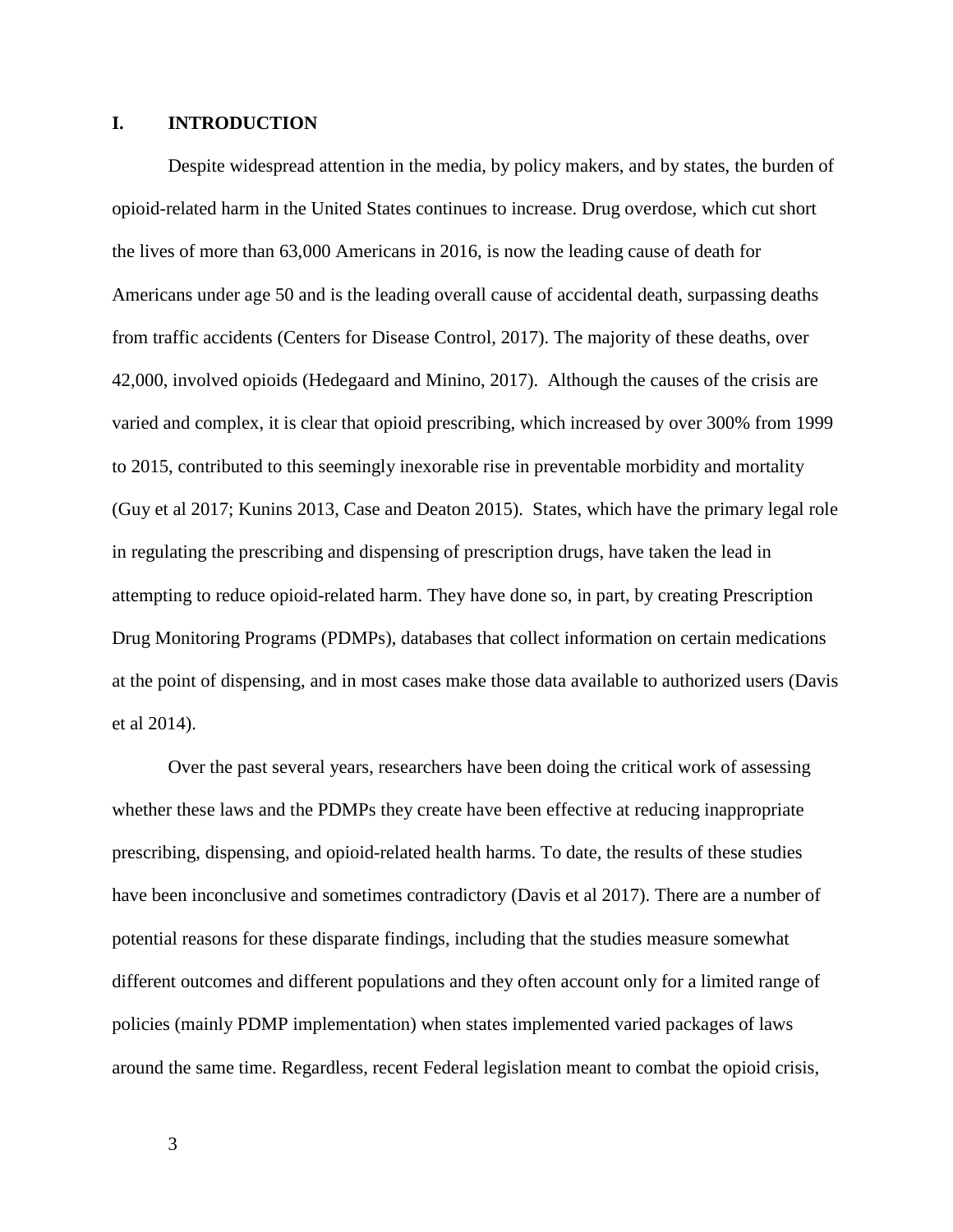such as the Comprehensive Addiction and Recovery Act of 2016 and the 21<sup>st</sup> Century Cures Act, all include some funds targeting PDMPs. States will continue to seek best practice around PDMPs as they spend scarce resources on their programs.

Here we consider another explanation for the disparate findings among these studies. In the vast majority of published PDMP studies, the researchers did not independently search for, analyze, and code the relevant laws. Rather, they relied upon third-party information downloaded from the websites of one or more organizations, sometimes coupled with ad-hoc outreach to relevant states. The information gathered typically includes information such as the date each state's PDMP law was enacted and the date the PDMP became operational. However, the dates reported by these public databases often differ, meaning that, at a minimum, results from a study that relies on one data source may not be comparable to those from a study that used another. Moreover, the source of the data published in the public databases themselves is often a black box: None of the websites most commonly used in studies of PDMP effectiveness -- such as those maintained by the National Alliance for Model State Drug Laws (NAMSDL) and The Prescription Drug Abuse Policy System (PDAPS) -- provide publicly available detailed information as to how the dates were determined. The dates used may be underspecified, inconsistent, and potentially inaccurate measures of the relevant state laws, likely to yield conflicting or unreliable results. This paper aims to illustrate the problem, and begin to remedy it by identifying the parameters researchers must address when identifying the dates when states enacted laws authorizing PDMPs as well as when those programs became operational, and publishing a research protocol and sample database of relevant dates assembled by trained legal researchers applying that protocol.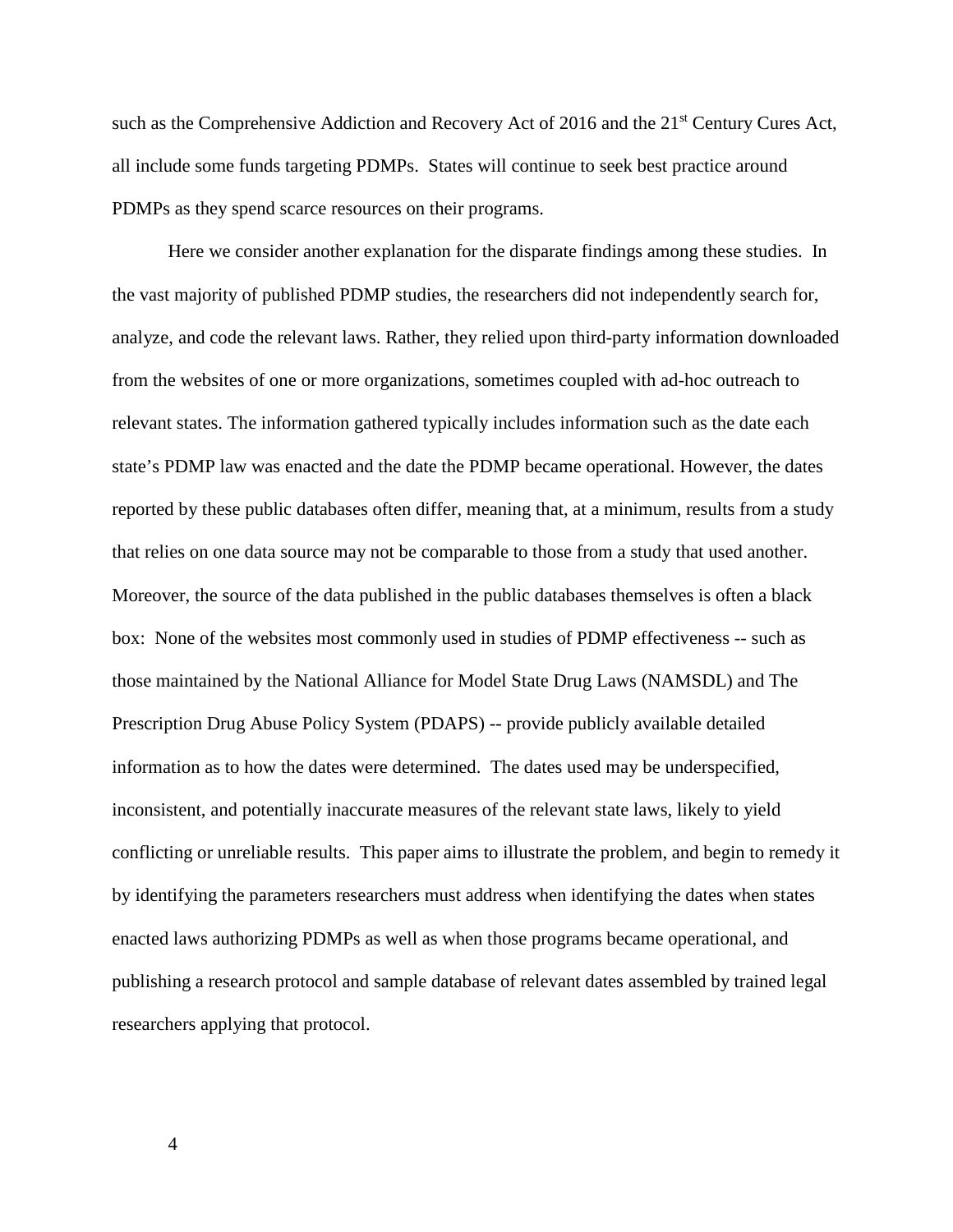It is foreseeable that researchers will rely on publicly available databases as sources for dates in PDMP studies, particularly when researchers before them have done so. Indeed, using third party sources can be useful in protecting against unconscious researcher bias. However, the websites relied on in the large and growing body of PDMP research typically do not provide information on the definitions of "PDMP program" or other relevant measures, nor do they explain the procedures by which start dates were determined. Therefore, the studies that rely on the data in these public databases also lack such information. In addition, papers that utilize more than one public source of legal information frequently fail to explain how conflicts across data sources were resolved.

The process of constructing a database of laws intended to reduce opioid-related harm such as PDMP laws is complex. In fact, an entire burgeoning field – that of legal epidemiology – is devoted to the appropriate use of law for research purposes (Ramanathan et al. 2017). In the case of PDMPs, identifying the date that a law was "enacted," what would seem to be a straightforward concept, can be difficult. It is even less clear at what point a PDMP became "operational" since these databases often phased in voluntary reporting of data, required reporting of data, and different authorized users gained access to PDMPs at different times. There are also differences in such foundational questions as what constitutes a PDMP at all.

Here we consider how differences in the data sources used in existing PDMP research may have led to varying conclusions regarding important opioid-related outcomes. More specifically, we do four things: 1) identify the decisions a researcher must make to decide which dates to use in a PDMP study; 2) discuss the major public data sources used by researchers studying PDMPs, and, to the limited extent such information is available, summarize the methodology used to construct them; 3) develop a detailed research protocol (Table 1) and apply

5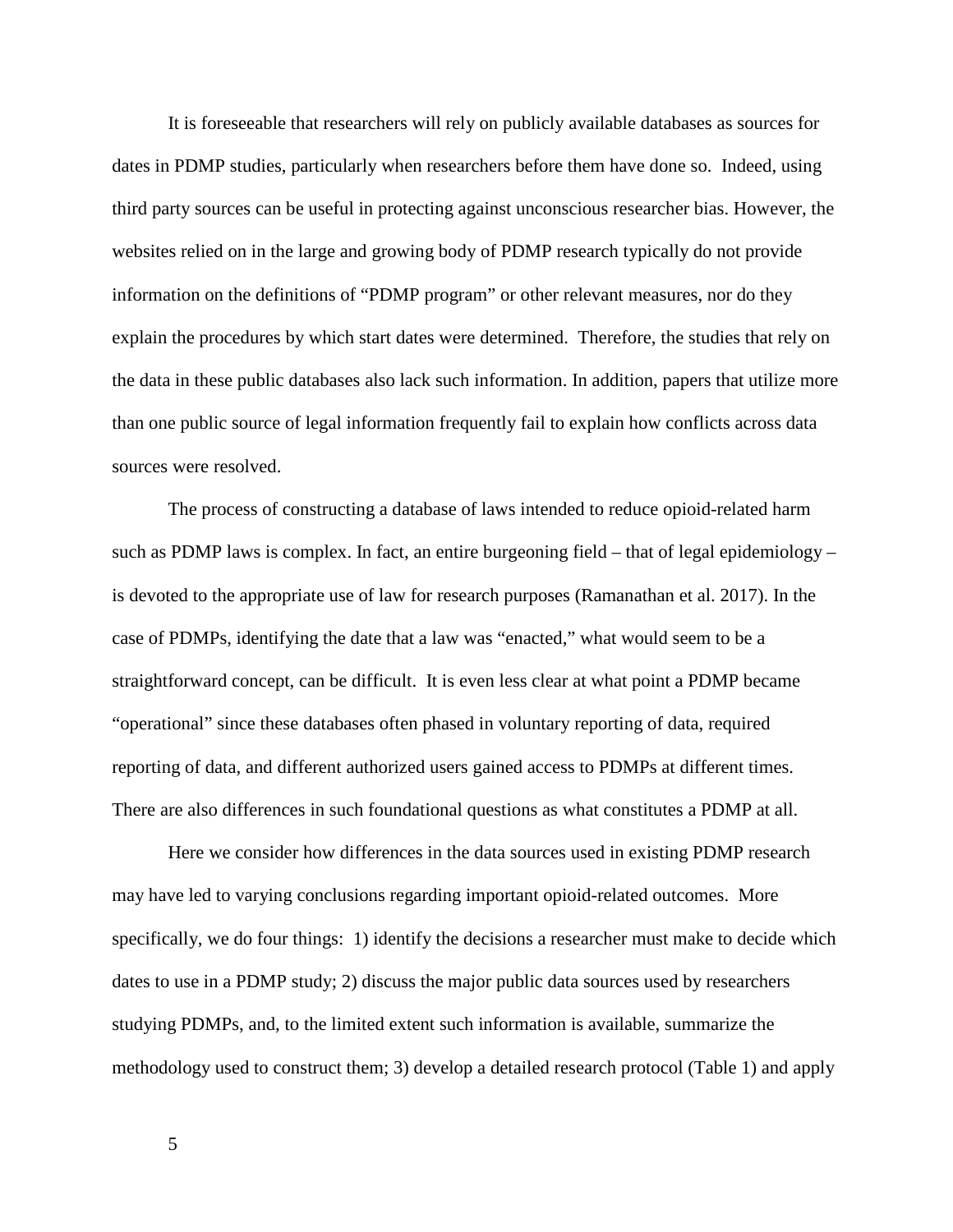it to create a new dataset of dates at which PDMP laws were enacted and became operational (Table 2); and 4) as an illustration of the consequences of data choice, alternatively use the various dates identified in Tables 1 and 2 in an analysis of the relationship between PDMP laws and opioid prescription and dispensing patterns of opioids among disabled Medicare beneficiaries using the sample from our previous work in Meara, et al., 2016 extended by two years to 2014. Throughout we use the term law to include statutes, regulations, and associated legal material.

We draw several conclusions from our research. First, even experienced legal researchers have difficulty creating consistent and reliable measures of PDMP law enactment and operation dates. The complexity of the endeavor can be easily observed in our lengthy research protocol (Table 1). Second, our dates differ a great deal from many of the publicly available dates, sometimes by many years. Third, our tests of the data through regression analyses generated a twofold difference in point estimates, as well as different signed estimates, depending on the data set used. However, as with many other studies, our analyses are identified by the small number of states that adopted laws during the study period. Not surprisingly, therefore, despite large differences in the dates and in the point estimates across identical regressions, the standard errors on our estimates are quite large. We were also unable to reject the null hypotheses that the results were the same across the data in our limited test.

Nonetheless, the lack of transparency about the methods by which data are assembled, the differences among dates depending on the source of the data, and the large differences in the point estimates raise serious for researchers and policymakers. At a minimum, more transparency in the source of data and the protocol by which they were assembled is required.

# **II. DEVELOPING A LEGAL DATABASE: KEY DECISIONS**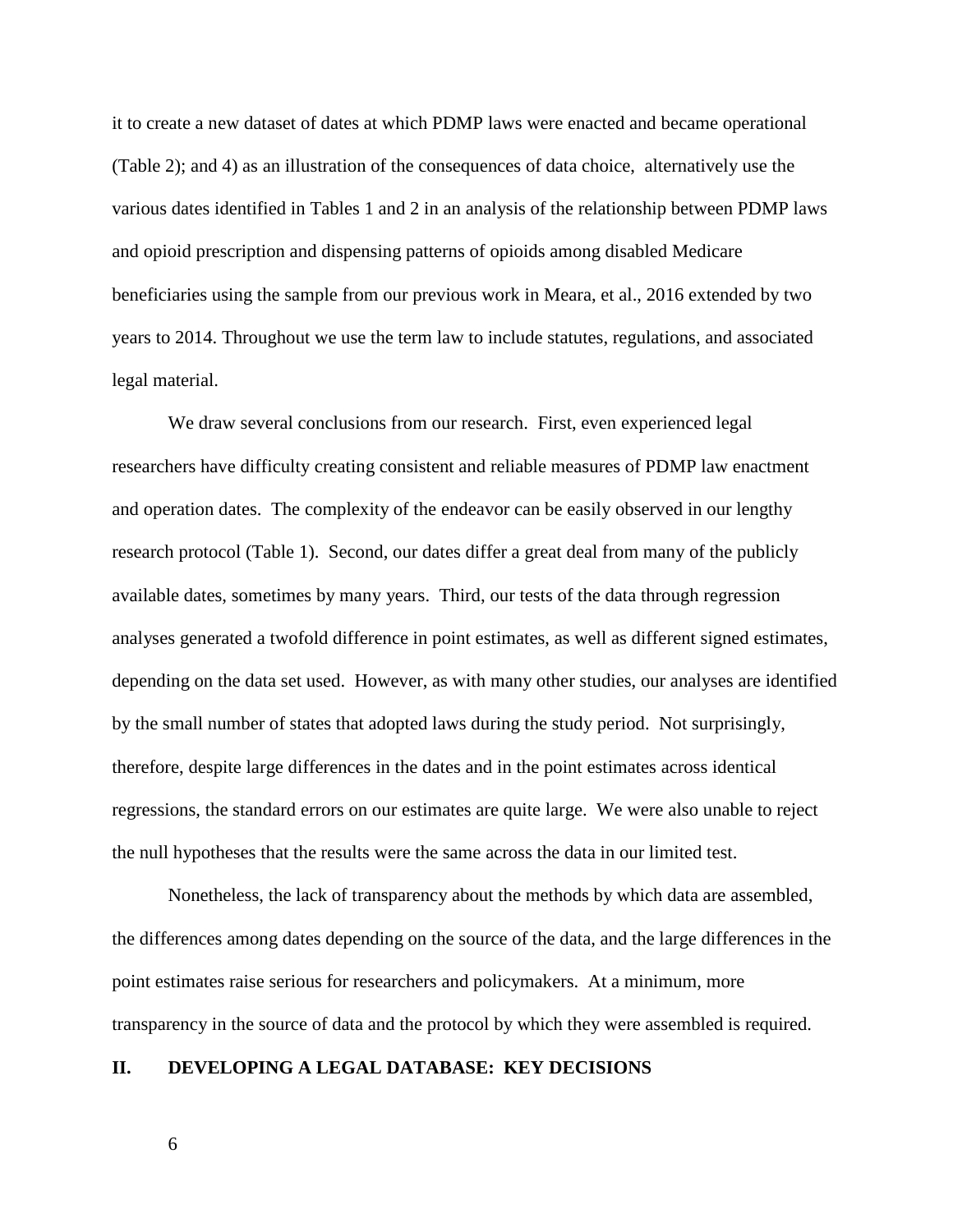#### *a. What is a PDMP?*

Assembling even the most basic PDMP legal database requires making important decisions. First, the researcher needs to answer a misleadingly simple question – What is a PDMP? Do the "multiple copy prescription programs" that existed in approximately nine states prior to 1992 (OIG 1992) where, typically, prescribers kept one copy of a prescription, pharmacists kept another and sent a third to a state agency, qualify as a PDMP? Although these programs did not have the capabilities of a modern, electronic system, one might believe that the existence of an early triplicate program represented state attention to pharmaceutical misuse (and therefore, shape the behavior of prescribers, dispensers, and patients), a problem in the state with opioid use, or both. Indeed, some states with early programs had much slower growth in the use of opioids compared with states creating programs after 2000. In fact, there is evidence that at least some of them did affect prescribing decisions, leading to reductions in the prescription of some controlled substances. (Sigler, et al., 1984; Weintraub, Singh, Byrne, Maharaj & Guttmacher, 1991; Hartzema, et al., 1992; Simoni-Wastila, et al., 2004.)

On the other hand, it may not make sense to treat such a program – like the one started in the 1970s in New York or in the 1930s in California – the same way as modern prescription tracking systems, as publicly available datasets often do. Perhaps the most potentially important of these differences is that, although some of these states generated periodic reports based on multiple copy prescription program data, none provided data to clinicians upon request. Where data was accessible to outside entities, those entities were limited to authorized law enforcement and regulatory agencies (OIG, 1992 at 10).

If the researcher decides to define a PDMP as a modern electronic system, she must identify which criteria qualify a system as "modern" and "electronic." Many early electronic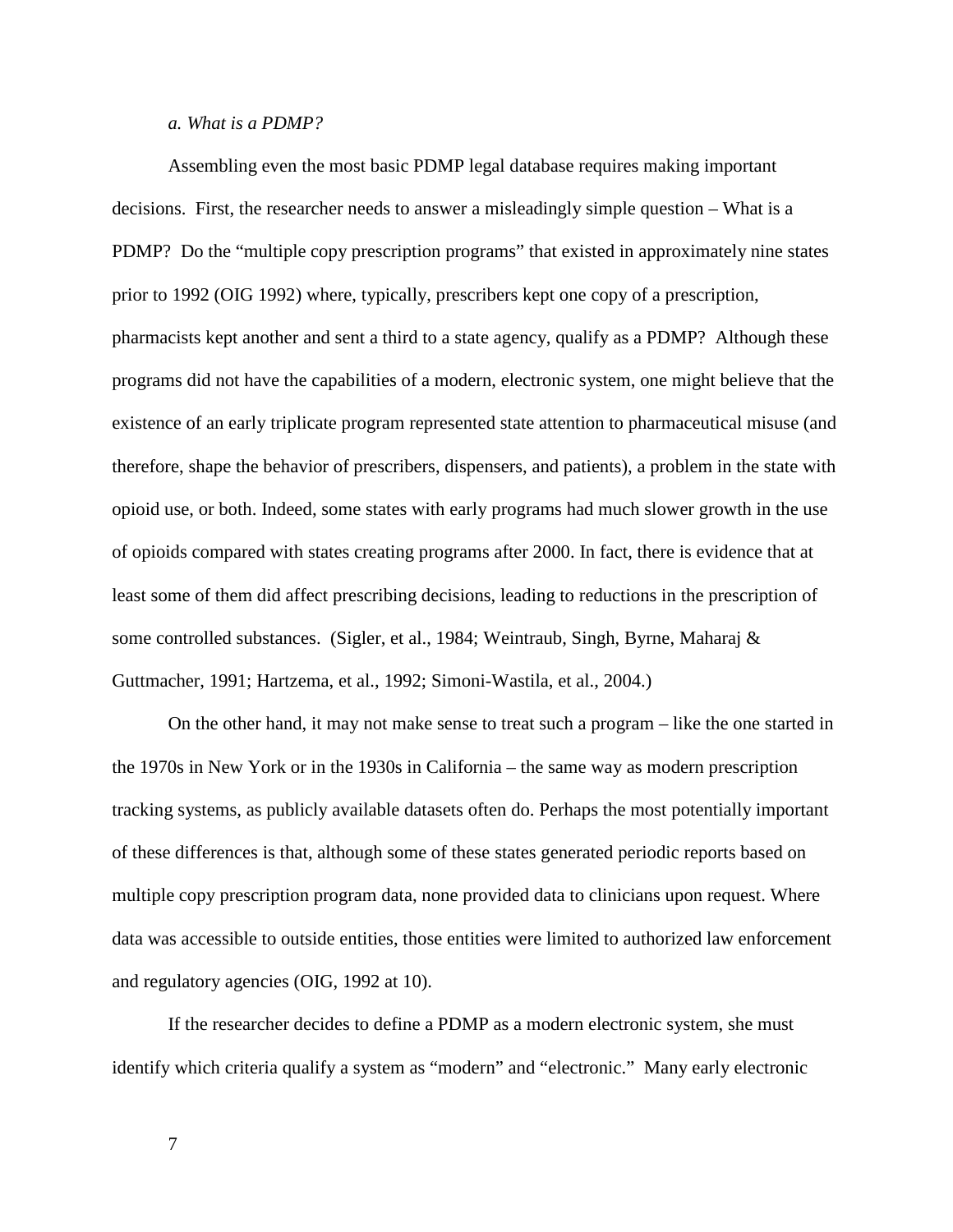PDMPs required data to be sent only infrequently, such as monthly, and using methods that are now outdated (e.g., mailed via media such as "computer diskette, or magnetic tape." Massachusetts 2004) Are such programs similar enough to a modern PDMP that they should be counted? Or should the relevant factor be not the way data are submitted, but rather how they are accessed? If one of the main goals of a PDMP is to improve clinician decision-making, perhaps they should be counted only if and when they provide web-based access to prescribers or dispensers? Again, there is not necessarily one right answer to these questions, but it is important that they be considered.

# *b. Enactment date*

Another related and perhaps equally important decision involves how to define the enactment date to use. Using the earliest date at which any state law authorized a PDMP (however defined) may be a reasonable choice if the researcher thinks that a benefit of the database is in its signaling potential. But someone trained in legal research can find multiple dates at which government acted or law became effective, most of which are available using proprietary legal databases. For example, one can find the dates at which: (1) a bill authorizing a PDMP was voted on by the state legislature; (2) where necessary, the governor signed the bill into law; (3) a statute became effective by operation of law; and (4) the PDMP may or must be implemented. In some states that last date passes with no evidence that a PDMP has been established.

In choosing the dates to list in the enactment database for this paper, three of us (all lawyers with decades of legal research experience and many years of experience researching controlled substance-related laws specifically) spent many hours considering which of these dates to use. This is not a trivial decision, as these dates can sometimes differ by years and even

8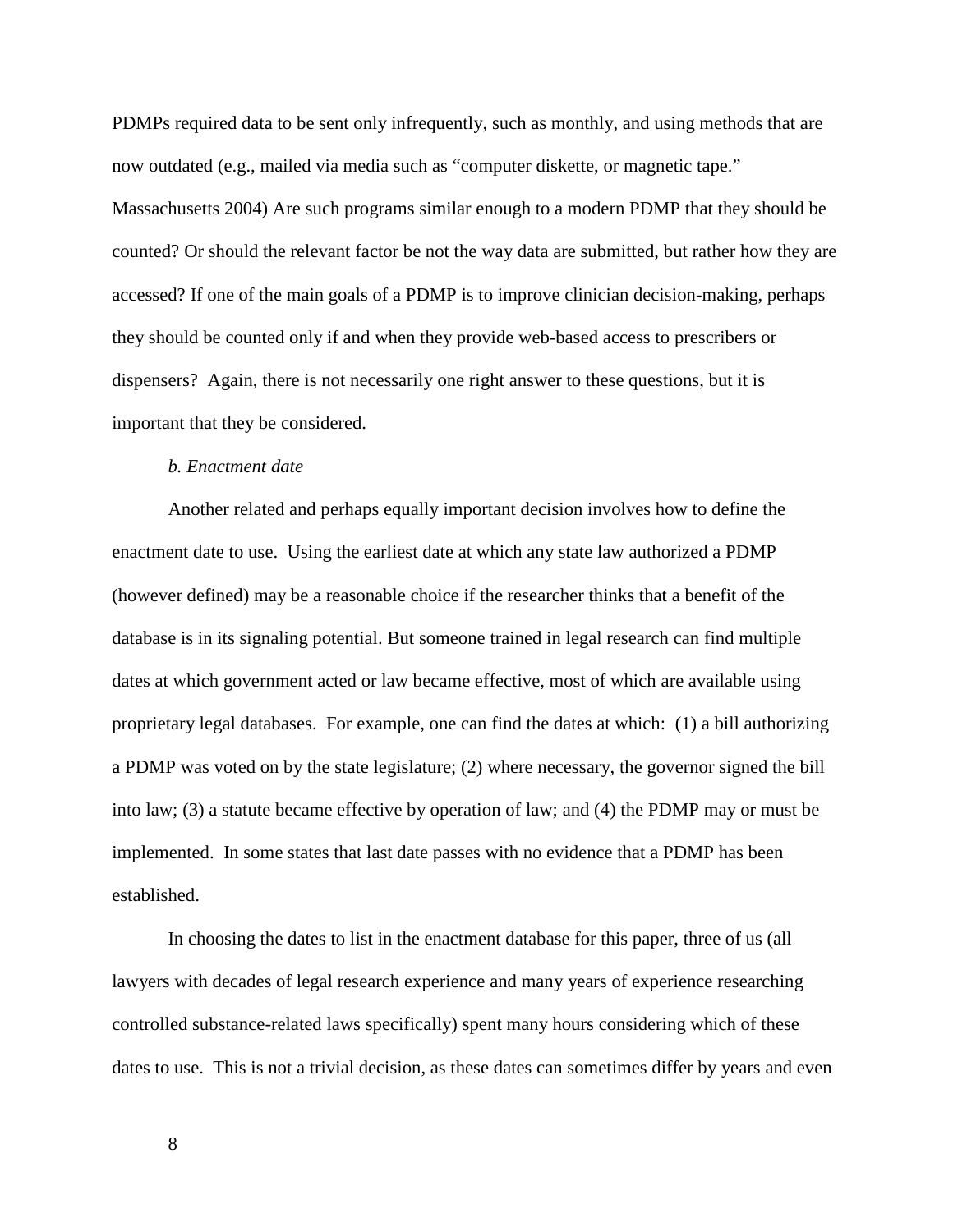shorter discrepancies frequently lead to a difference in the quarter that a law will be counted as "enacted" in a research project based on quarterly outcome data.

There are other reasonable choices to be made. However, it is critical that the choices are transparent. For example, consider Arkansas' act, which the legislature voted on in March 2011, became effective in July 2011, but which states that the PDMP "shall become operational March 1, 2013, *if full funding is available* (emphasis added)." We use March 2013 as the enactment date, with a notation regarding 2011, because it is clear from the statute that the program would not be in effect, at the earliest, until 2013. This state also highlights another potential source of divergent dates. Both NAMSDL and PDAPS use March 2011 as the enactment date, while we use July 2011 for the secondary date because even though the law was approved in March 2011, laws in Arkansas do not generally become effective until 90 days after the legislature adjourns. In this case, the official effective date of the law, which we use, is July 27, 2011. We are not claiming that our approach is necessarily better, but rather noting that these decisions – decisions which are often entirely opaque - are important. When one is identifying the effectiveness of laws by the quarter, even the difference between March and July in the same year matters.

### *c. Operational Date*

In nearly all states the enactment dates do not correspond to the date the PDMP began operations because the operation of the PDMP is dependent on funding being separately authorized, regulations being issued, or other reasons. Therefore, the researcher may wish, instead, to use the date the PDMP became "operational." Contrary to our expectations beginning this research, we found it easier to apply consistent rules in assembling the database of operational dates. Nonetheless, it was still difficult to define "operational." Does "operational" mean the date that the PDMP began gathering information? The date it began requiring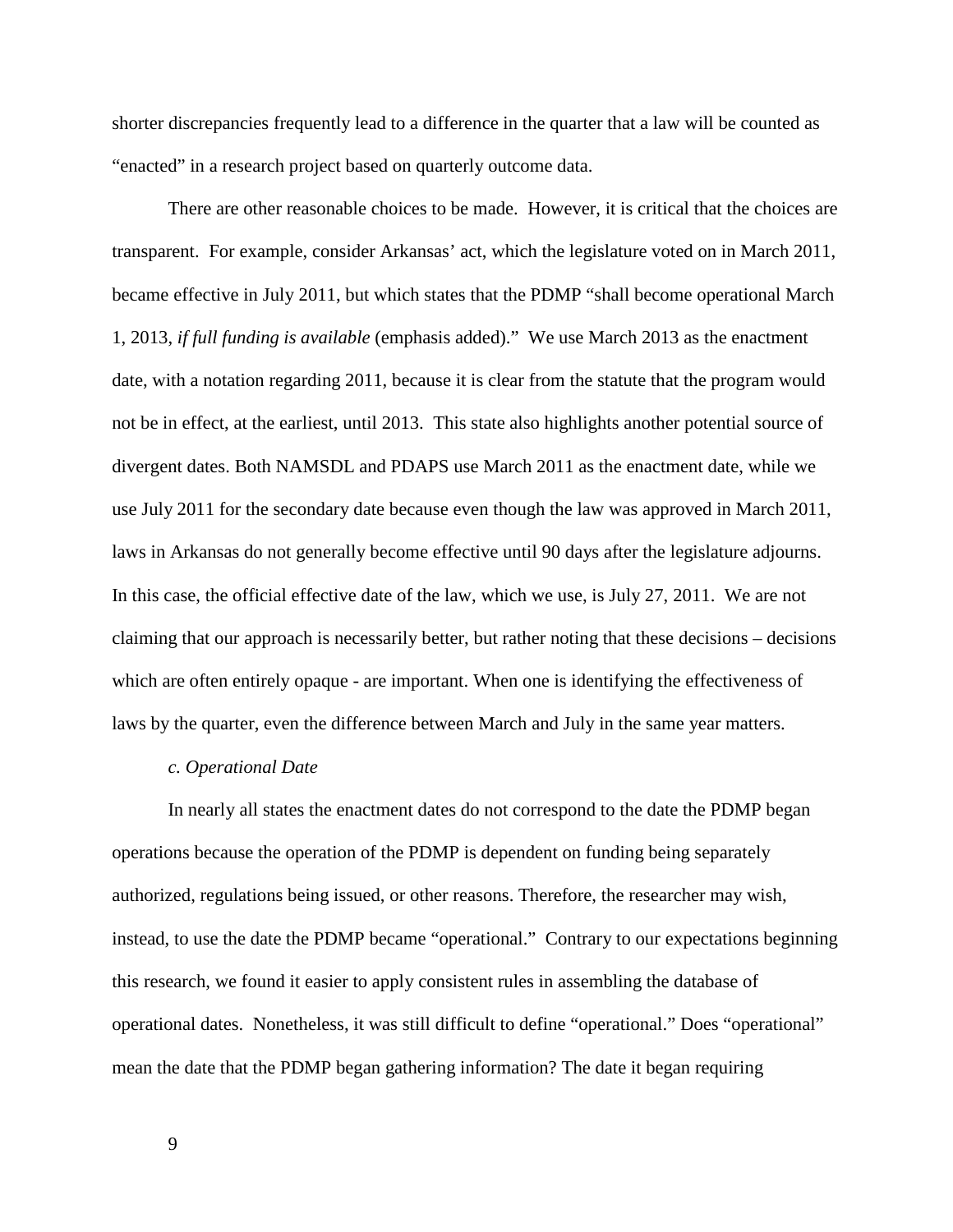physicians or pharmacists to report data? The date it began gathering information via a particular mechanism (such as via the internet)? The date it began making data readily available to certain users, such as law enforcement agencies or clinicians? As with the definition of what makes a PDMP and when the relevant legislation is enacted, there is not necessarily one right answer to this question, but the choice made matters.

Sometimes answers to these questions are in statutes, sometimes in related regulations, and sometimes in the "frequently asked questions" sections of online PDMP guides or other sources. Even if a skilled researcher has the expertise to interpret laws and access to all of the sources necessary to do so, to complete even the simplest databases often requires contacting state officials and finding the people who remember the history of their PDMP implementation. Following the protocol discussed in Table 1, that is what we have done in assembling our database of PDMP operational dates, which we define as the date the end user became able to access PDMP data.

#### **III. PDMP ESTABLISHMENT/ENACTMENT AND OPERATIONAL DATES**

# *a. Public Sources*

Three publicly available sources have been used in PDMP studies. Here we discuss each of them in turn. In addition, we have provided a Table with dates that each database reports for PDMP statute enactment and operational dates, including the date at which a data collection began. See Table 3.

#### *i. The National Alliance for Model State Drug Laws (NAMSDL)*

NAMSDL is a nonprofit organization partially funded by the United States Department of Justice that provides information to states on drug policies and law. NAMSDL is mentioned as a data source in many papers regarding PDMPs. See, e.g., Bao et al. (2016), Deyo et al. 2013,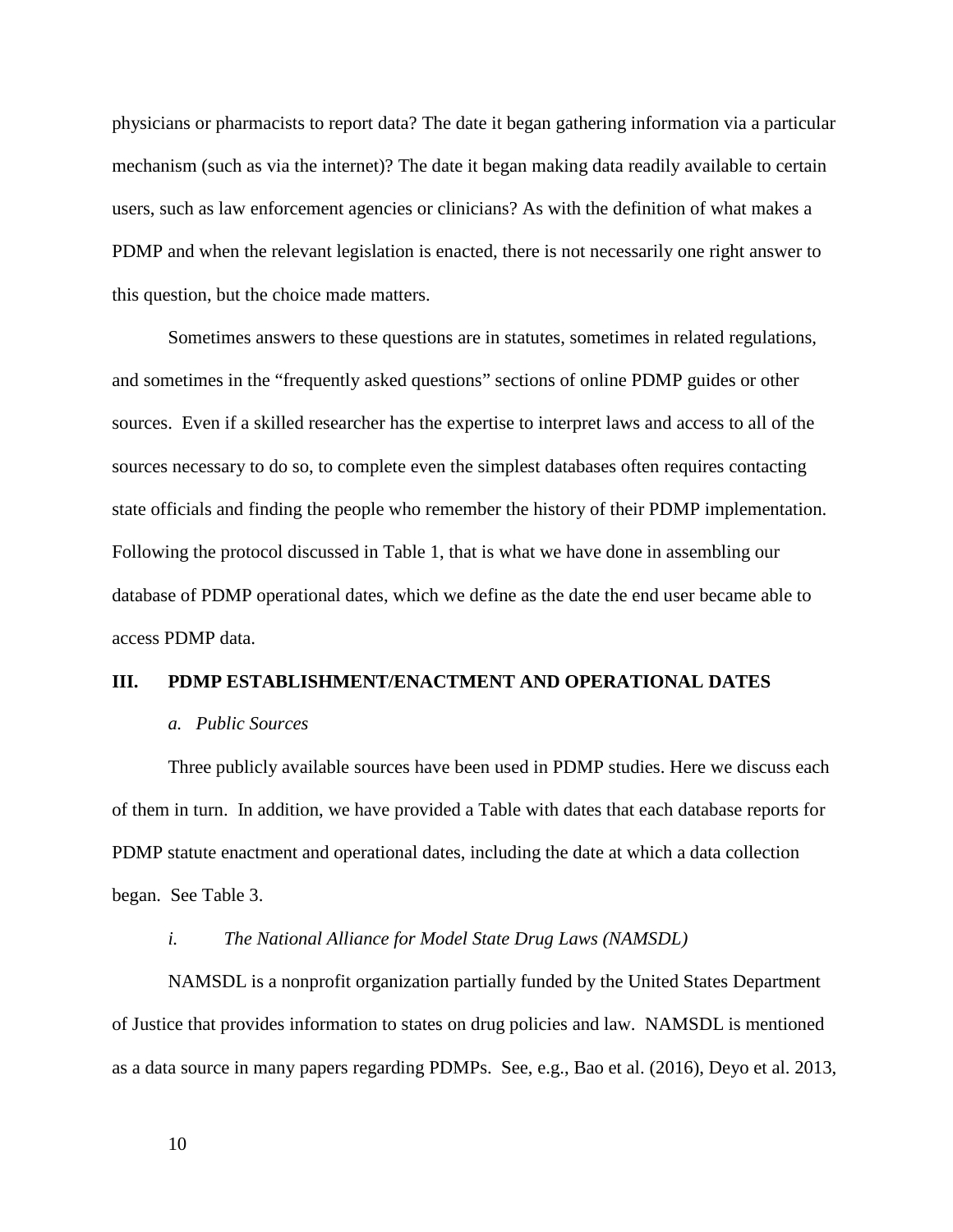Morgan, et al. (2012), Nam et al. (2017), Pardo (2017), Paulozzi, Kilbourne & Desai (2011), Patrick et al. (2016), Simoni-Wastila & Qian (2012), and Dowell et al (2016).

NAMSDL maintains a webpage, last updated in 2014, that includes a downloadable report which lists PDMP "Date of Enactment," "Date Collection Began," and the "Date of User Access" (NAMSDL, 2014). None of these terms are defined. According to the website, "research is conducted using nationwide legal database software, individual state legislative websites and direct communications with state PDMP representatives." (NAMSDL, 2014) Although dates are missing for some states in each list of dates, the Date of Enactment is most complete (missing only Nebraska and Pennsylvania). Therefore, we use those dates in the analyses below.

## *ii. The Prescription Drug Abuse Policy System (PDAPS)*

PDAPS is a project developed by a for-profit organization, Legal Science, LLC, in collaboration with Temple University's center for Health Law, Policy, and Practice. The project is a built on The Policy Surveillance Program, a policy surveillance and legal mapping tool funded by the Robert Wood Johnson Foundation. PDAPS is funded by the National Institute on Drug Abuse to track key state laws related to prescription drug abuse. (One of us, Corey Davis, serves, without compensation, on the expert advisory committee). PDAPS is mentioned as a data source in many papers regarding PDMPs including Buchmueller and Carey (2018), Nam et al. (2017), Pardo (2017), and Simoni-Wastila & Qian (2012).

PDAPS operates a website with extensive data listings. One web page entitled "PDMP Implementation Dates," includes listings of dates (month, day, year) related to various aspects of PDMPs (http://www.pdaps.org/datasets/pdmp-implementation-dates). According to the website, these dates "were compiled through contact with PDMP administrators from each state program

11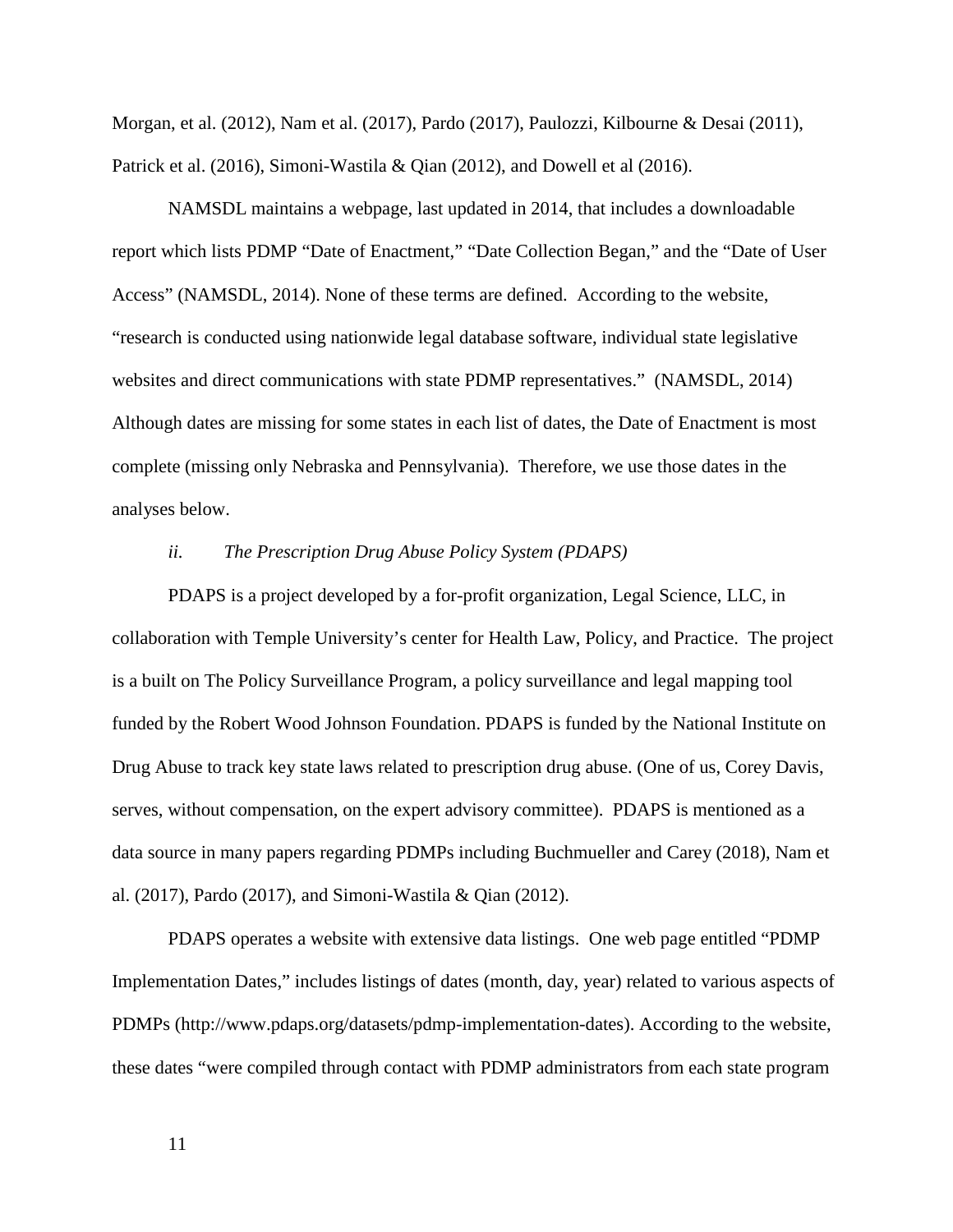by Brandeis' PDMP Training and Technical Assistance Center (TTAC)." In our analyses we use data answering question 1.1, "When was the PDMP enabling legislation first enacted?" question 1.2, "When did the PDMP become operational?" and 1.3 "When did the PDMP first allow authorized users to access the data?"

In most but not all cases the dates on this webpage coincide with the dates listed on the Brandeis TTAC website. We therefore also used a separate source of data from the PDAPS website. In addition to the data from Brandeis, PDAPS conducted its own, independent review of PDMP laws. We utilized two questions from this dataset, both of which roughly correspond to our questions of interest: Question 1, "Does this state have laws authorizing access by a professional to a PDMP system?" and Question 2: "Does this state have a law requiring dispensers to report data to the PDMP?"

*iii. The Prescription Drug Monitoring Program Training and Technical Assistance Center (TTAC)* 

The Brandeis University TTAC "provides a comprehensive array of services, support, resources, and strategies to PDMPs, federal partners and other stakeholders to further the efforts and effectiveness of PDMPs in combating the misuse, abuse and diversion of prescription drugs" (PDMP Assist, last checked June 7, 2018). The TTAC is mentioned as a data source in many papers regarding PDMPs including Buchmueller and Carey (2018), Nam et al (2017), Powell et al, (2016), and Patrick (2016).

The TTAC "web site is funded through a grant from the Bureau of Justice Assistance, Office of Justice Programs, U.S. Department of Justice." The website includes a table that lists the "Year PMP Legislation enacted" and "Year PMP Became Operational." We were unable to find anything on the site regarding the source of the primary information or the research methods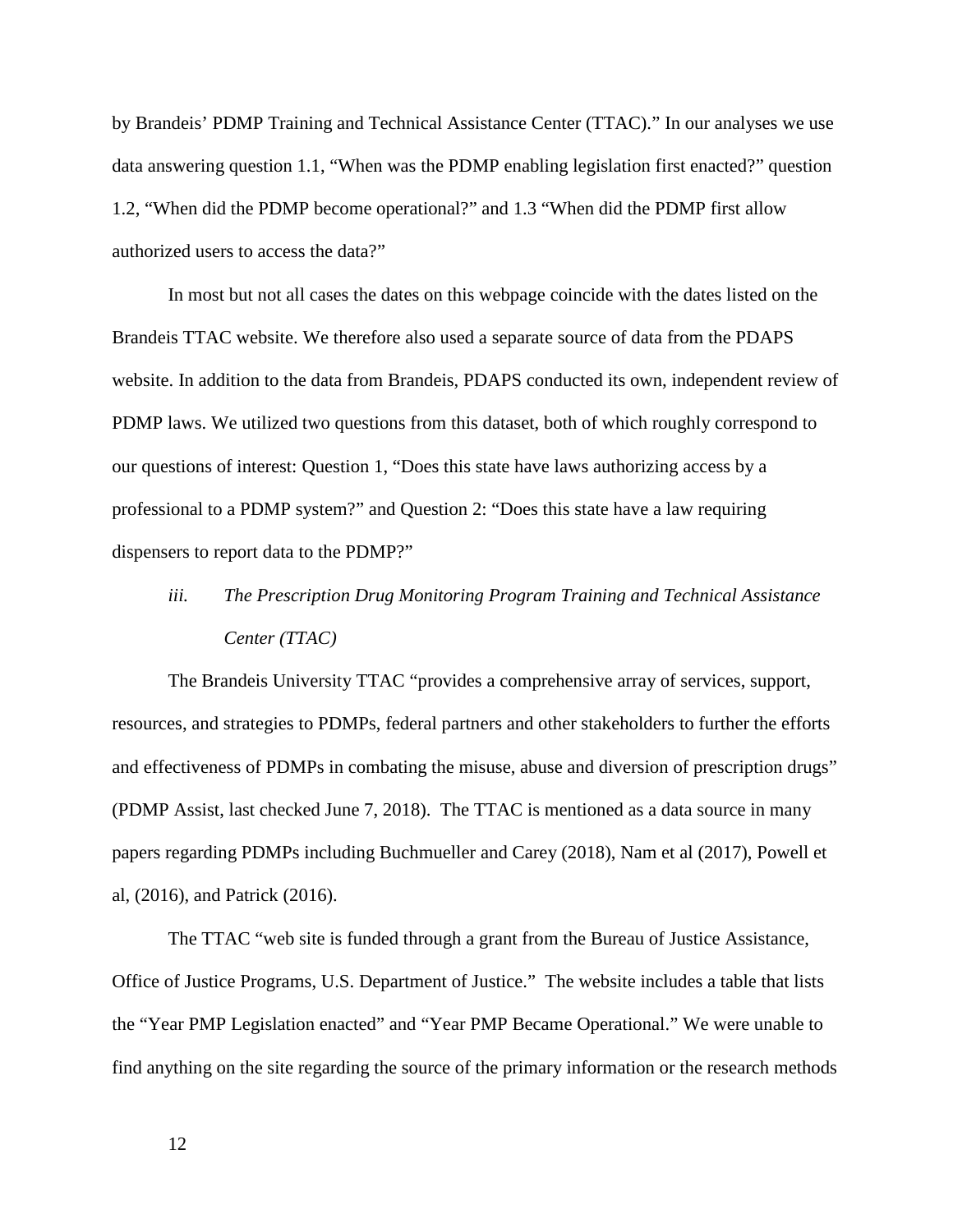used to collect it. Although many scholars cite the TTAC as the source of their data, no months are reported that would allow a scholar to analyze data at a more precise time period than the annual level (ttp://www.pdmpassist.org/content/pdmp-legislation-operational-dates ). In addition, PDAPS states that it relies on TTAC data. Therefore, although a few of the dates in the PDAPS and TTAC sites differ, we rely on PDAPS to represent the TTAC data and do not examine them separately.

#### *b. Original Databases*

We constructed an original database of dates representing the month and year of PDMP Enactment and Operation (See Table 2). We initially set out to define two sets of dates to correspond with the dates available in the NAMSDL and PDAPS data, one based on enactment of the legislation and another based on first operation of the PDMP. Because we could not apply these broad definitions consistently across states, we report four sets of dates described below and in Tables 1 and 2.

First, a lawyer-librarian or a law student researcher supervised by a lawyer-librarian established a date for each state applying the research protocol in Table 1. Second, the four authors who are legal researchers on this project discussed each date and the supporting evidence. In many cases, we required additional research, including phone calls to state authorities, to establish a final date. This process took place during frequent meetings from January through May 2018. A detailed report documenting all sources supporting our original database is on file with the authors.

In summary, we define the main enactment date – Enactment/Legislated Start Date Any PDMP -- as the month and year in which a PDMP statute stated that dispensers or prescribers would be first required to either a) send, via mail or fax, physical copies of written or filled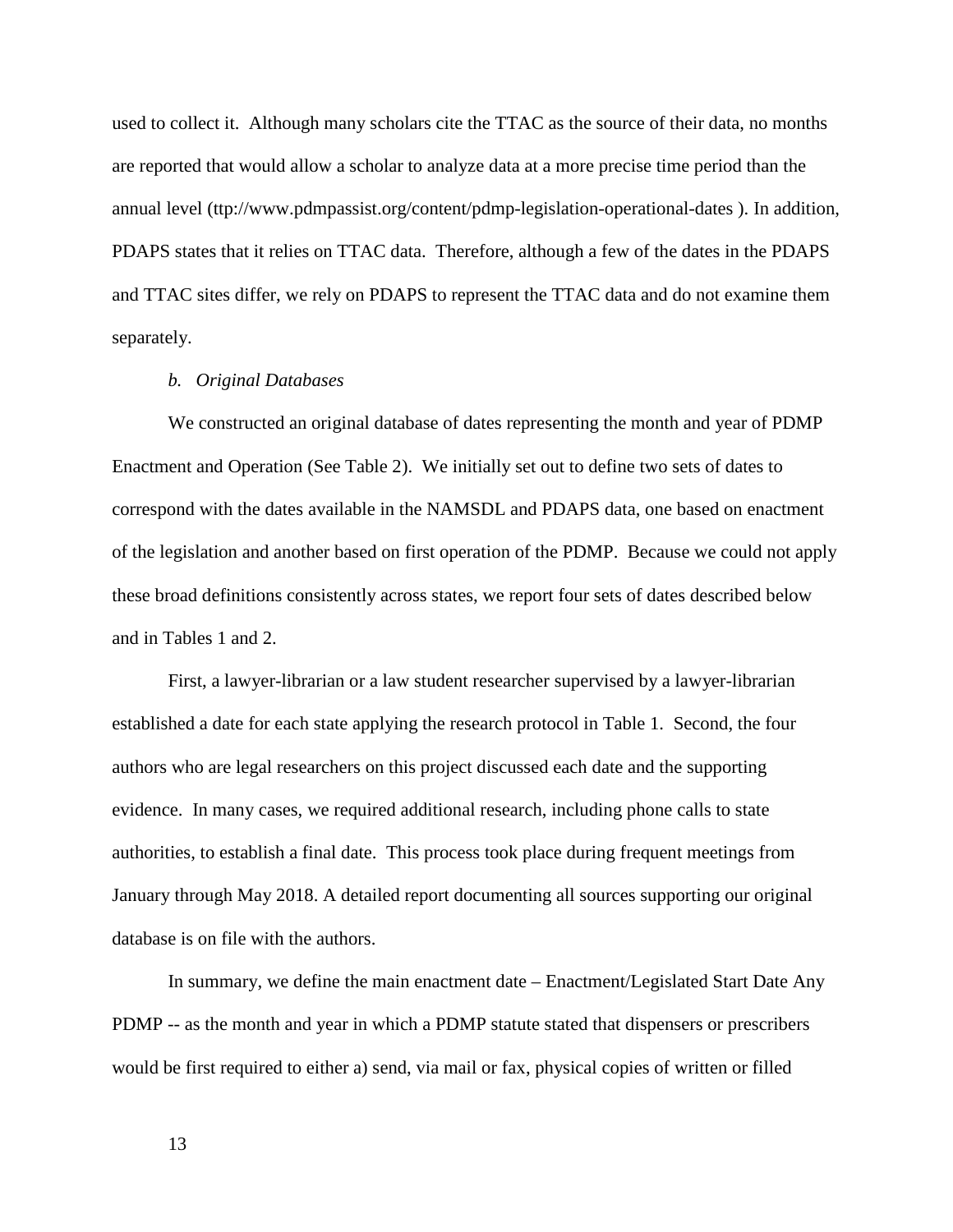prescriptions to a central database or b) send, via electronic methods, data regarding written or dispensed prescriptions to a central database, whichever was earlier. (Table 1, Table 2 Column 1). This definition includes the older "triplicate" form systems. Because outcome data typically only spans a decade or two at the most, unless it was straightforward to identify a start date that occurred before January 1, 1990, we report the date as pre-1990.

As explained in Table 1, for the paper-based programs we used the month and year that the state first required that physical copies of prescriptions be sent to the relevant agency or board in Table 2, Column 1. For programs that began as electronic systems we used the month and year at which the relevant law that authorized the database stated that the PDMP must begin operation. Therefore, if a statute was passed by the legislature and signed by a governor in June 2004 but the language of the statute required that the program begin by January 2005, we use the latter date.

We made the decision to use this later date, where relevant, rather than the date of statutory enactment because we were mainly interested in when a provider would reasonably understand the law to have practical effect. Indeed, in some cases, the statutes used authorizing or aspirational language, stating that a state may or should if possible create a PDMP, language that a provider would be unlikely to understand as binding. Second, the definition of enactment date of statutes is difficult to identify because it differs by state. In some states, it is reasonable to count the date at which a statute is passed by the legislature. In other states, one would use the date the governor signed the bill. In still others, there are rules that a signed bill does not become a law for a specified number of months. These and other differences make identifying a consistent enactment date across states quite difficult. Others may make a different judgment,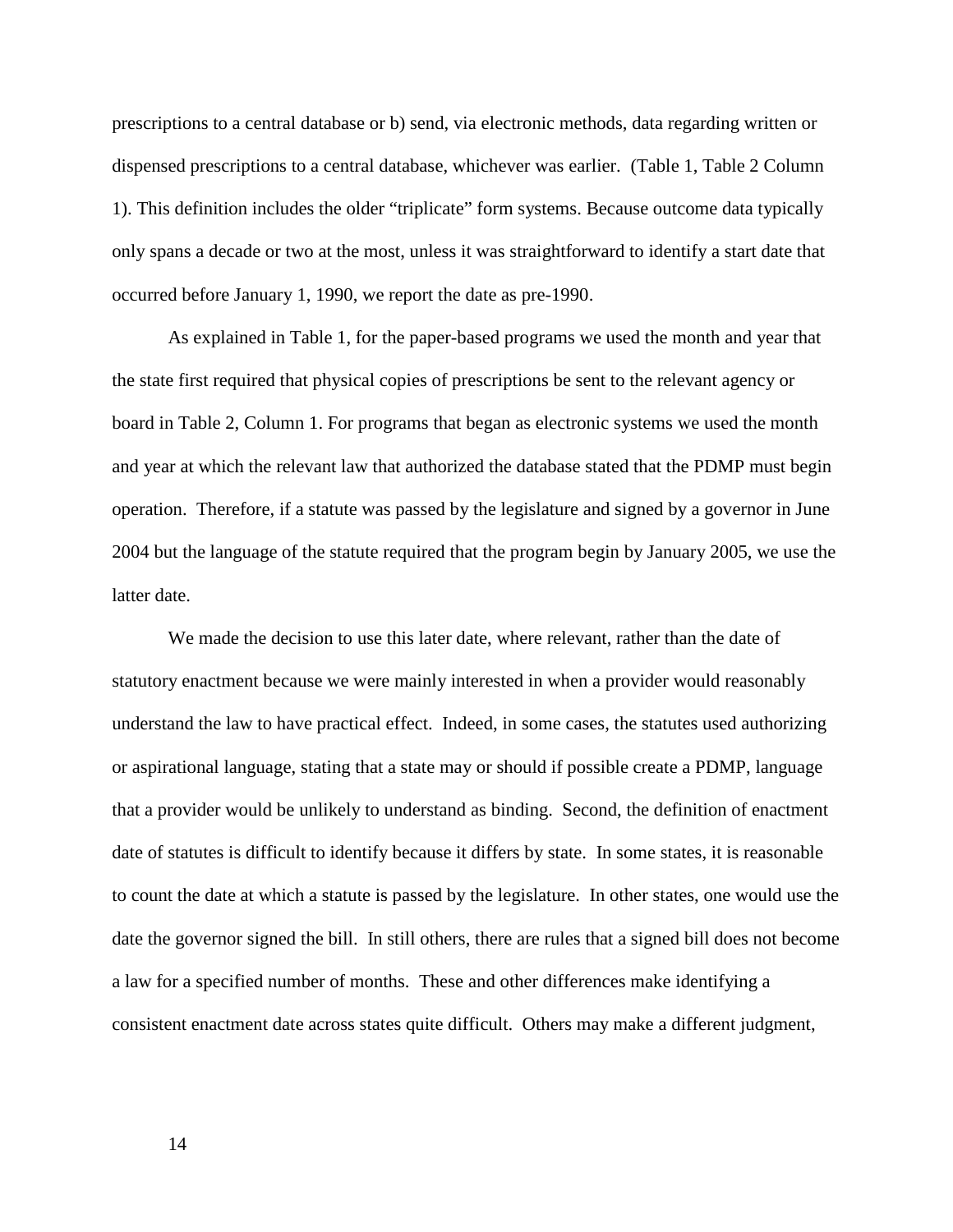perhaps believing that press coverage of a legislature passing a bill regardless of content would have a signaling effect that could change provider behavior.

We include a second measure of enacted/legislated start dates for the eleven states with statutes that indicated that the program start was contingent on receiving funding (Table 1, Column 2). For those states, Column 1 includes the date at which that funding became available. We made this choice because, for these states, the authorizing statute is more aspirational than operative. No action could happen unless and until funds became available. Because neither approach – using the date the act was passed or the approach we use -- is entirely satisfactory, we include an additional column called Enactment/Legislated Start Date, Contingent on Funding. Table 2, Column 2 lists the earlier date at which the statute was passed. Nonetheless, four of the relevant states (GA, IA, ME, MD) received funding at the same time the statute indicated the program would be effective if funding were received.

We include a third measure of Enactment/Legislated Start Date to allow researchers to have a complete set of statutory dates for only modern electronic programs. Because the older paper programs and modern electronic programs differ a great deal, we provide an additional column – Enactment/Legislated Start Date: Electronic -- for those states that had paper programs and later transitioned to electronic programs. The date on which those transitions occurred are displayed in Table 2, Column 3.

Finally, we include a measure of the operational date of a PDMP which reflects the month and year at which PDMP data became accessible to any party authorized to access it (e.g., physician or pharmacist) (Table 2, Column 4). Different programs allowed or required access to physicians, pharmacists, members of law enforcement, or others. Therefore, the database may

15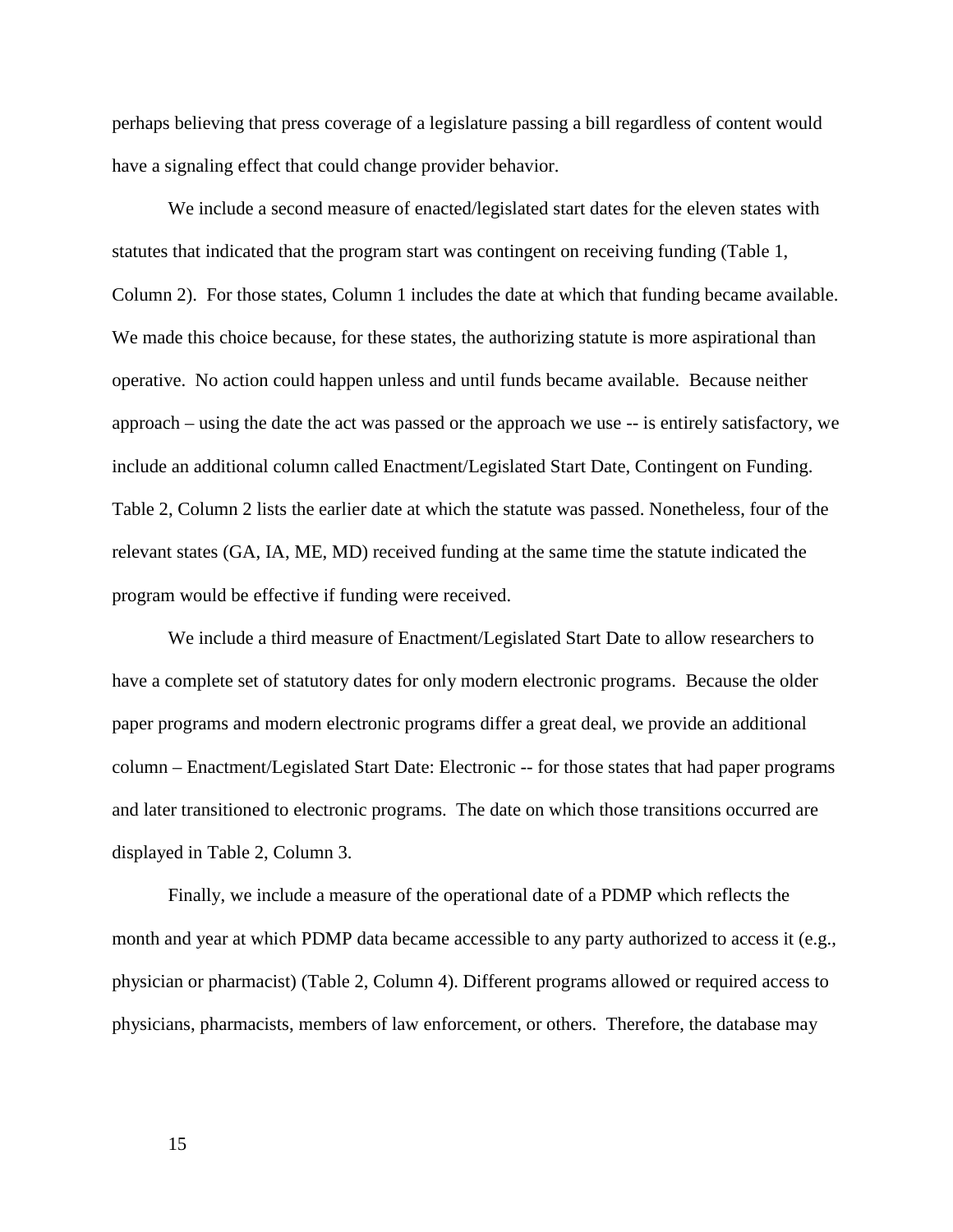represent the date at which, for example, physicians in some states or pharmacists in another were granted access.

Some states operated pilot programs, allowing access to a small number of end users; we report the date at which the full program became operational and not the earlier date at which the pilot program began. We count a program as operational if the end user can access a database directly through a computer, rather than through a phone call or fax.

# **IV. METHODS FOR EMPIRICAL ANALYSES**

#### *A. Data and Empirical Approach*

In addition to producing novel, transparent, and reproducible enactment and operational dates, we test whether using different dates yields different results when measuring the effectiveness of PDMPs on opioid-related outcomes. More specifically, we examine the relationship between these different representations of whether and when a PDMP law was enacted or a PDMP implemented and opioid outcomes among disabled Medicare beneficiaries.

Using the same sample as in Meara et al., 2016 covering 2006-2012 with the addition of data for 2013 and 2014, we examine Medicare beneficiaries from a 40 percent random sample of Medicare beneficiaries 21 to 64 years of age, eligible for Medicare on the basis of disability, alive, and continually enrolled in Medicare fee-for-service parts A, B, and D in a calendar year. We excluded patients with cancer diagnoses, with end-stage renal disease, or who were receiving hospice care to remove those likely to receive opioids for palliative care.

Some of the publicly available datasets were missing data for some states. In our main specifications we deleted those states from our analyses to make the results comparable and so we could perform additional statistical tests across the models, leaving us with 34 states. In total we observe over 6.1 million patient years. However, in sensitivity testing we performed the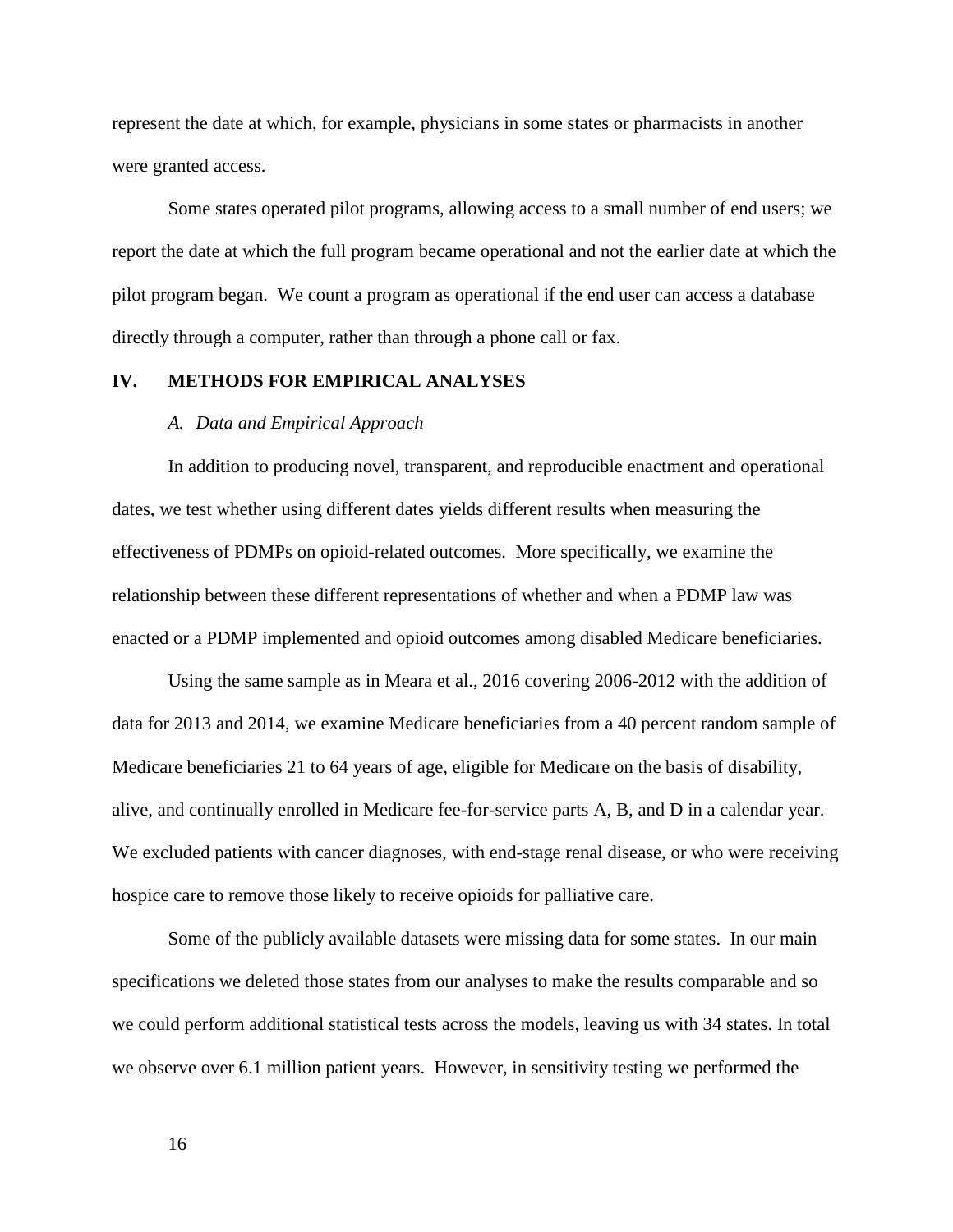same analyses applying our original data (Table 1) to all forty-nine states with a PDMP (excluding Missouri, which did not enact a PDMP law until 2017).

We estimate the following Ordinary Least Squares regressions:

$$
Opioid Measure_{it} = \beta_0 + \beta_1 P DMP_{it} + \beta_2 Year_t + \beta_3 State_{it} + \beta_4 X_{it}
$$
 (1)

where the "Opioid Measure" for individual i in year t is alternatively one of two outcomes. First we test the milligrams of morphine equivalents (MME) annually dispensed to a beneficiary. Then, following Buchmueller et al. (2018), we estimate whether a patient filled any opioid analgesic prescription in five or more pharmacies in a year. Models include a fixed effect, State<sub>it</sub>, for the state of residence an individual, i, lives in at time t, and a fixed effect, Yeart, for each year, and a vector  $X_{it}$  of patient characteristics. Patient characteristics include: sex, African-American, other race (white is reference race group), Hispanic ethnicity, indicators for age (21- 29, 30-39, 40-49, 50-59, and  $60 - 64$ ), receipt of any Medicare Part D low income subsidy (as a proxy for poverty), whether beneficiary was dually eligible for Medicaid, any diagnosis of depression, a diagnosis of bipolar disorder, and a diagnosis of musculoskeletal disorder. We include all opioids listed in Meara et al. (2016) as well as tramadol, which has been a schedule IV controlled substance since 2014 and has typically been included in other papers describing opioid prescribing.

In these models, the coefficient of interest is  $\beta_1$ , which describes the effect of having a PDMP in a given state in a given year on our outcomes. To estimate  $\beta_1$ , we use the various measures of the date at which a state enacted a PDMP law or began operating a PDMP (see Tables 1 and 2). The PDMP variable took on values of 0 in years before it was, depending on the database used, enacted, operational, or accessible to users, values of 1 for each full year it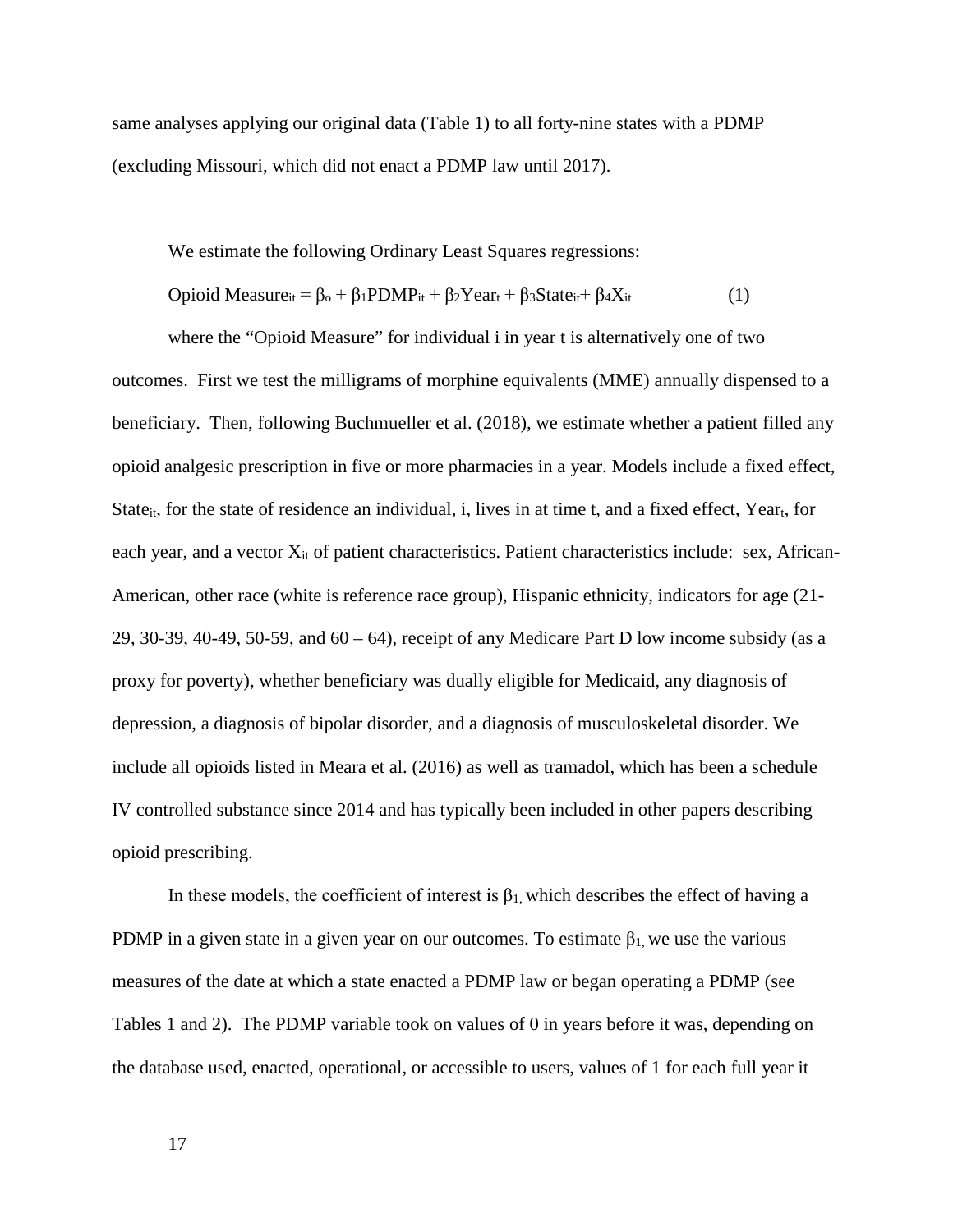was in place, and the share of months the PDMP was enacted, operational, or accessible for any partial year. A PDMP enacted any time in July of 2007, for example, would have a value of .5 for 2007 and 1 thereafter. Where a database did not list a month, we coded the law as in place for 0.5 years for the first year of enactment, operation, or access.

# **V. RESULTS**

# *a. Database Results*

As can be seen by comparing Table 1 (reporting the start dates we assembled applying the protocol in Table 1) and Table 3 (reporting the start dates from publicly available databases), there are large differences between our dates and publicly available dates. In many cases, expertise interpreting statutes is required. For example, a few statutes, such as those in Arizona and Nebraska, were enacted in jurisdictions in which the official enactment date is a specified number of months after the legislature passes a bill or a governor signs it. In addition, decisions of whether to round to a previous or next month or year when a day is provided as part of a date can have large effects on estimates, particularly when research is organized at the quarterly level and a limited number of years are used in samples. In some cases, the publicly available data do not provide a month or any date at all. Sometimes, as is the case of some of NAMSDL's measures for Idaho, only a season is listed. In our empirical tests, because the dates came before the study period, this had no effect, but it may well matter for other analyses.

Although it can be hard to trace details, it is often important to do so. For example, many statutes declare that a PDMP will be implemented contingent on funding. Sometimes funding was contemporaneous with the statute enactment. But, as can be seen in Table 1, Column 3, in many states that funding came later. In Washington, for example, the funding arrived four years later. It may be more appropriate, therefore, to use the date funding was appropriated in this and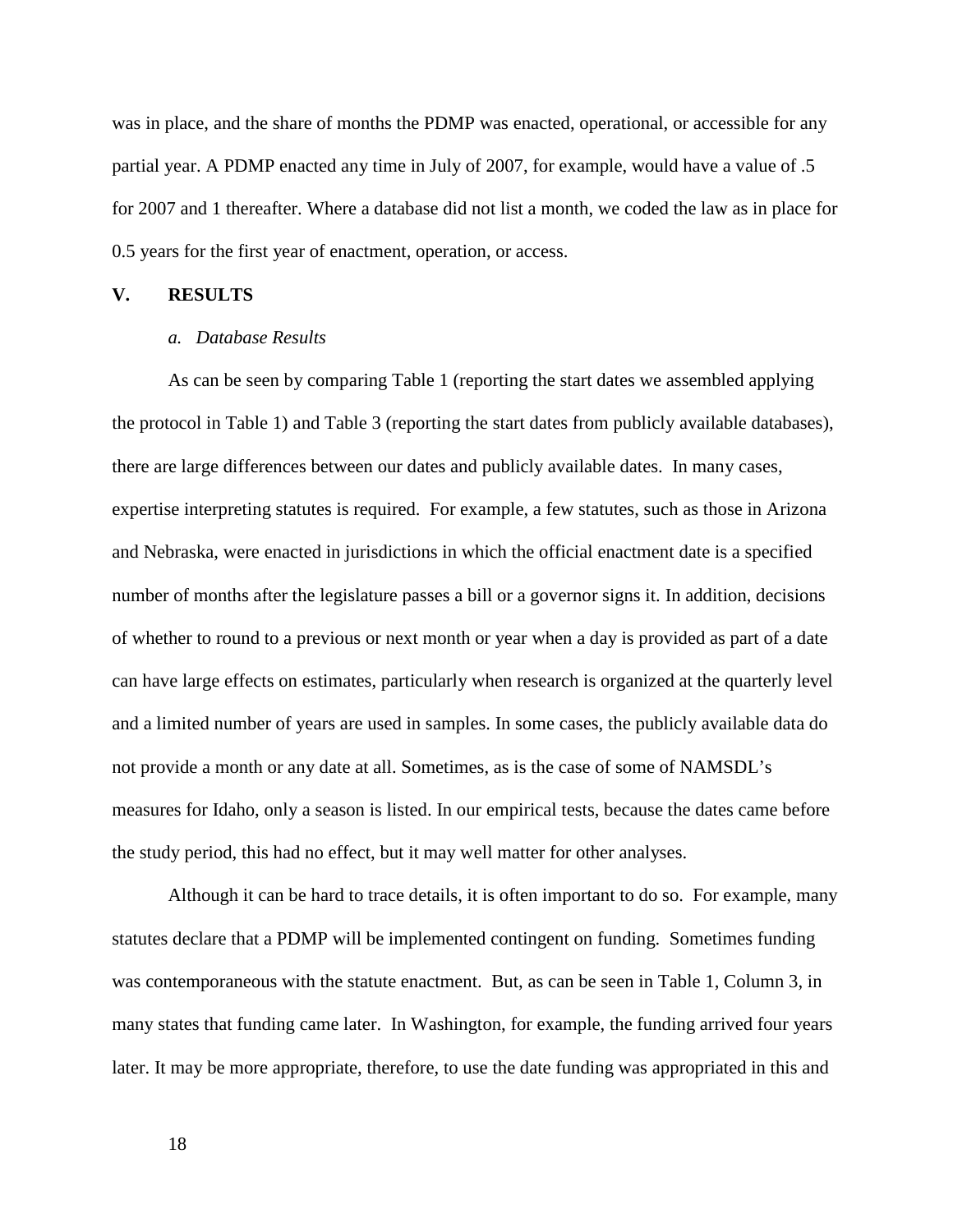similar cases. Moreover, a researcher who lists a date from a third-party source, without reading the statute, would miss the fact that the statute itself does not give a start date at all; in fact, news coverage shows the program was abandoned fully in 2008 due to budgetary issues and did not launch until 2012, an important fact that would be missed. (Ho, 2008; Harshman, 2011; Farley, 2011)

In addition, dates among publicly available databases also differ a great deal. For example, consider that PDAPs uses the earliest paper systems as enactment and operational dates, sometimes for very large states such as California, which it codes as 1938. NAMSDL, conversely, lists California as enacting a PDMP in 2003. This divergence can have an important effect, particularly as studies that rely on the PDAPS date might simply exclude California from their analyses by coding it as having started before the study period.

#### *b. Quantitative Results*

As in Meara et al. (2016), in which we tested the relationship between various opioid regulations and outcomes among the Medicare disabled population, we find no statistically significant relationship between the enactment of a PDMP statute, operation of a PDMP program, or first date of user access to an electronic PDMP and the annual MME dispensed to disabled Medicare beneficiary between 2006 and 2014. (Table 4). However, what is of interest for this analysis is the very large differences in the point estimates when data from the different databases are used.

The mean annual MME dispensed in a year in our population ranges from 5,290 in 2006 to a peak of 6,839 in 2010. In regression results, three of the four of the associations between enactment of a PDMP and average annual MME dispensed per beneficiary are positive. Using our own dates for enactment/legislated start date (Table 2, Column 1), the coefficient on the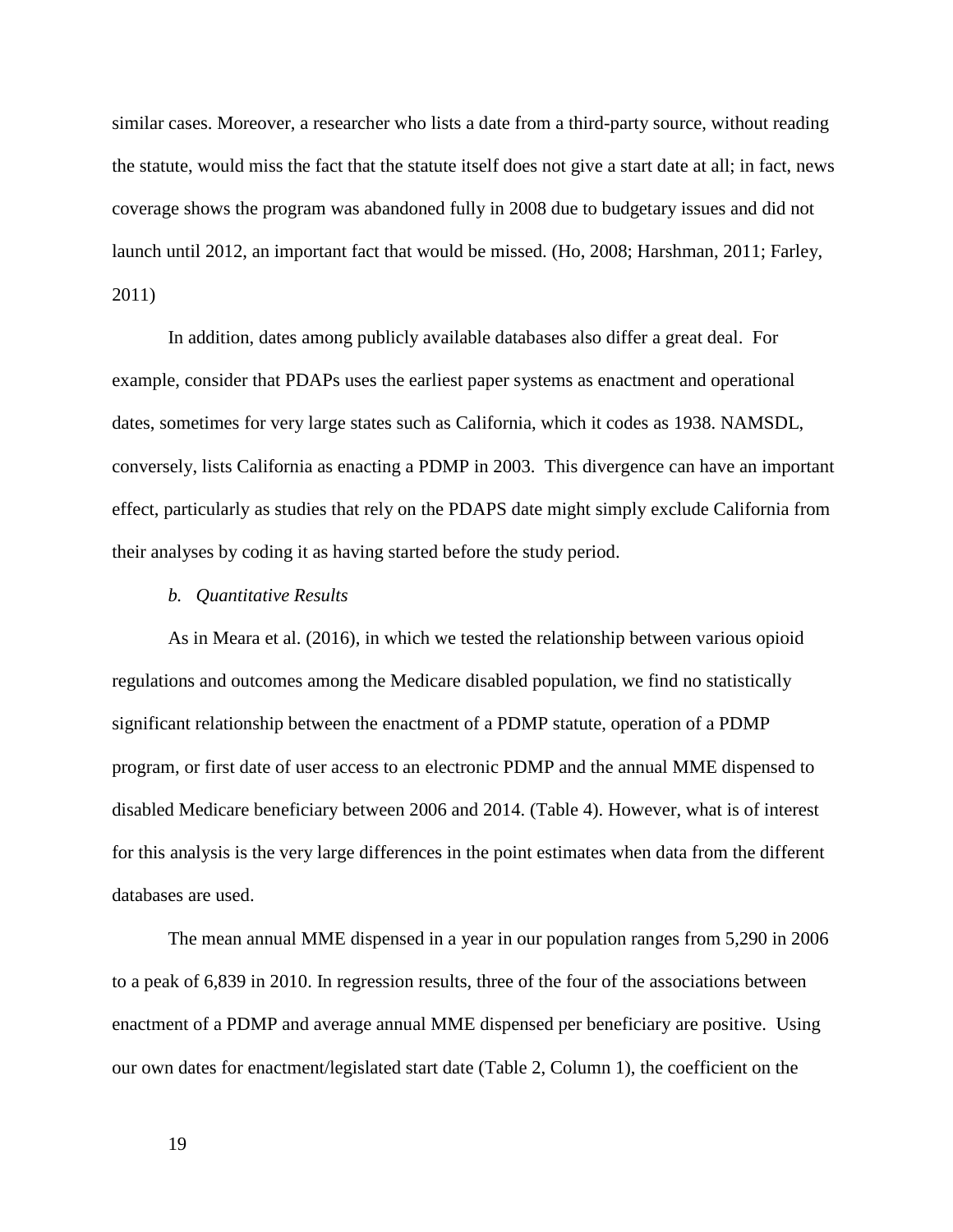PDMP is only about one third (93.23 mgs morphine equivalent per year per beneficiary, Table 4, Column 1) of the same coefficient using dates provided by the publicly available data. Using PDAPs dates for enabling legislation (Table 3, Column 1), we find an increase of 274.6 MME per year (Table 4, Column 3). Using NAMSDL's dates for enactment of legislation (Table 3, Column 4), we find an increase of 269.0 MME per year (Table 3, Column 4).

These results are highly dependent on the type of system to be enacted, paper or electronic. Using an alternative measure of enactment/legislated start date, one that restricts enactment dates to modern electronic system (Table 2, combining Columns 1 and 3), we find a decline in annual morphine equivalents dispensed of 71.52 MME associated with the variable (Table 4, Column 2).

Large differences in the estimates can also be seen when applying different sources representing operational dates. Using our dates representing when a PDMP became operational in terms of the end user being granted access to the database (Table 2, Column 4), we find an effect of negative 69.77 MME annually (Table 4, Column 7) whereas the other databases identify much smaller magnitudes. For example, PDAPS' dates for when a PDMP became operational (Table 3, Column 2) show an associated 13.24 mg decline (Table 4, Column 5) and for user access (Table 3, Column 3) show an associated 40.96 mg decline (Table 4, Column 8). Similar measures using NAMSDL's dates (Table 3, Columns 5 and 6) show a 26.99 and 43.85 mg decline respectively (Table 4, Columns 6 and 9).

We also test the relationship between different PDMP start dates and the probability that a beneficiary received opioids from five or more unique pharmacies in a year. Unlike the estimates for mean MME dispensed, many of these results are statistically significant.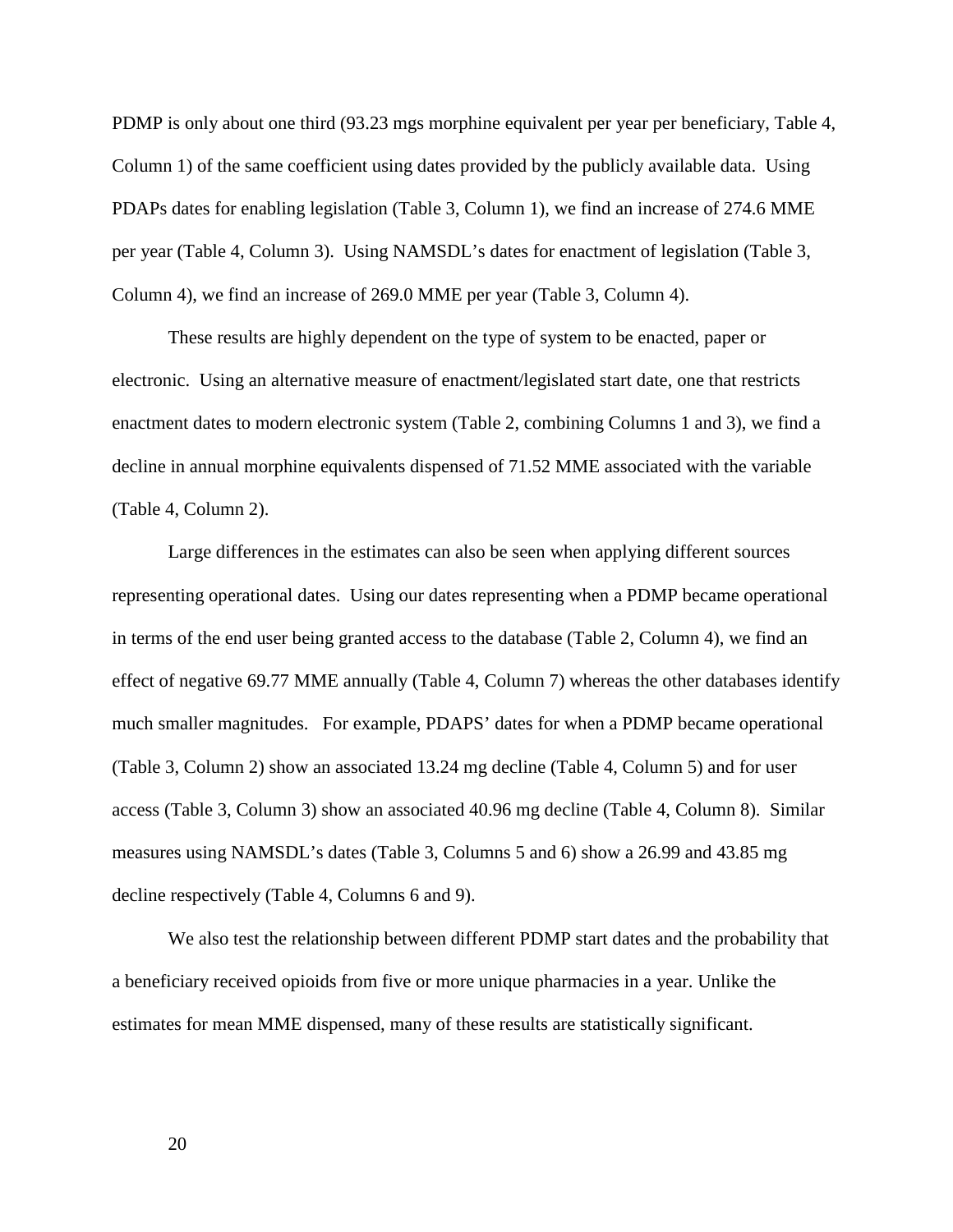Nonetheless, of primary interest to this analysis is the very large differences, both in magnitude and sign, of the point estimates.

The mean probability that a beneficiary obtained opioids at five or more pharmacies in a year from 2006-2014 is 1.7 percent. In regression results, most associations between enactment of a PDMP and this measure of a high number of pharmacies are positive and statistically significant. Using our own dates for enactment/legislated start date (Table 2, Column 1), the coefficient on enactment of a PDMP is just over a quarter of the same coefficients using similar measures of enactment dates provided by the publicly available data. We find a 0.06 percentage point increase in the probability a beneficiary received prescriptions from five or more pharmacies (Table 5, Column 1), whereas using PDAPS' dates for enabling legislation (Table 3, Column 1), we find an increase of 0.211 percentage points (Table 5 column 3) and using NAMSDL's dates for enactment of legislation (Table 3, Column 4) we find an increase of 0.209 percentage point (Table 5, Column 4). These numbers represent increases of 3.5, 12.4, and 12.3 percent in the probability of dispenses at five or more pharmacies.

However, like the results for annual MME dispensed, the estimated effect of PDMPs on filling opioid prescriptions at multiple pharmacies are highly dependent on the definition of PDMP date applied. Using our second measure of enactment, one that restricts enactment dates to modern electronic system (Table 2, Columns 1 and 3), we find a statistically significant decline of 0.062 percentage points (Table 5, Column 2) in the probability of dispenses at five or more pharmacies, which represents a 3.6 percent decline associated with the intervention.

Large differences in the estimates also can be seen when applying different sources representing operational dates. Using our dates representing when a PDMP became operational in terms of the end user being granted access to the database (Table 2, Column 4), we find a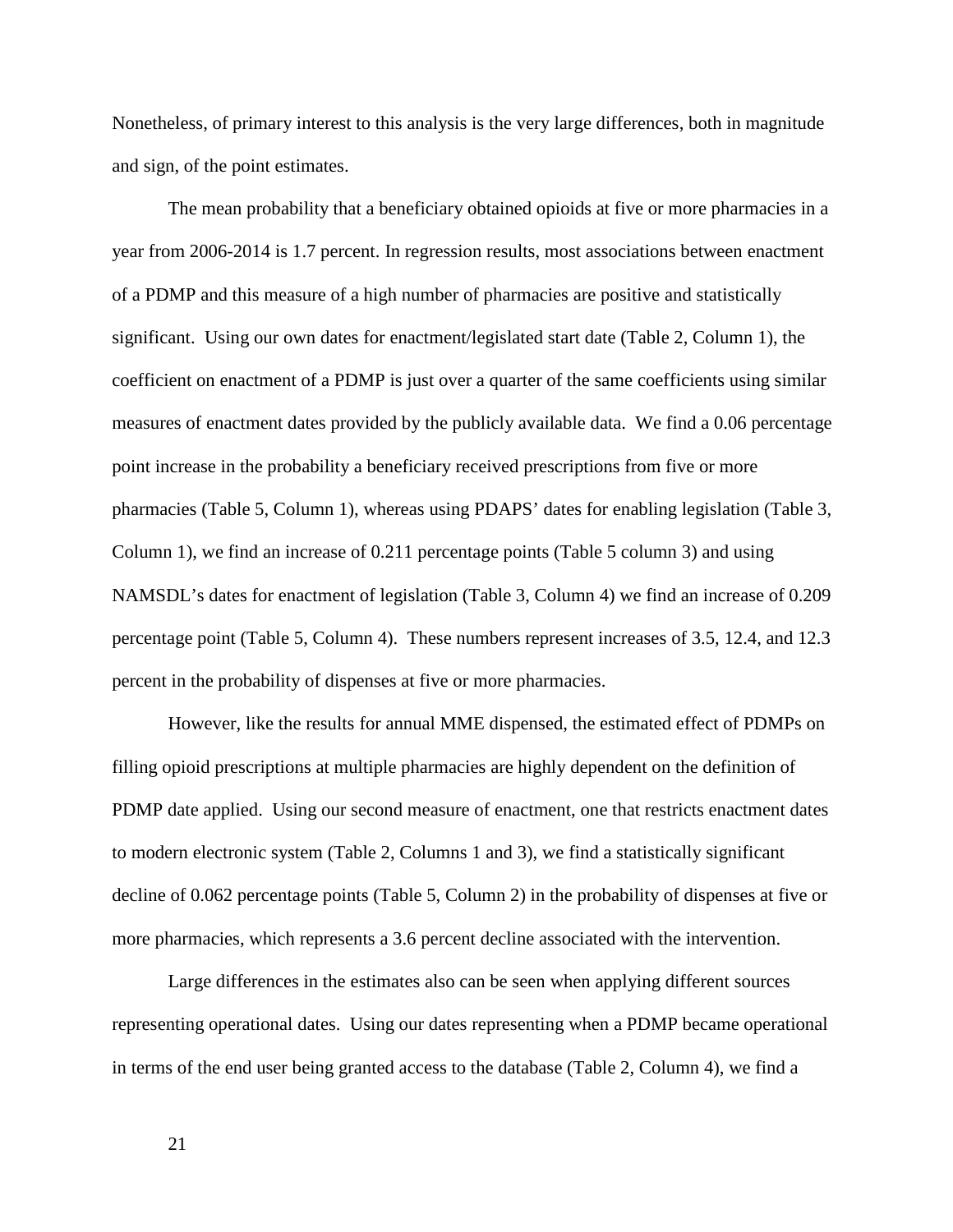statistically significant decline of .068 percentage points (Table 5, Column 7) in the probability of dispenses at five or more pharmacies, whereas the other databases identify much smaller declines or increases, none of which are statistically significant. For example, PDAPS' dates for when a PDMP became operational (Table 3, Column 2) show an associated 0.012 percentage point increase (Table 5, Column 5) and for user access (Table 3, Column 3) show an associated 0.029 percentage point decrease (Table 5, Column 8) in five or more pharmacies. Similar measures using NAMSDL's dates (Table 3, Columns 5 and 6) show a 0.0004 percentage point increase and a .03 percentage point decrease respectively (Table 5, Columns 6 and 9).

#### **VI. DISCUSSION AND CONCLUSION**

Across multiple analyses, different sources of data and different definitions of start dates yield very different results – sometimes by an order of magnitude. We suspect that some of the differences among varying conclusions regarding whether PDMPs are effective can be explained by the fact that different researchers have used different data sources. The large differences in the point estimates seen in Tables 4 and 5 lend support to this view. Our results were based on a sample including a limited number of years and, therefore, effects were identified upon a limited number of states. Other studies will not be based on this same sample, and the results could well be quite different. We repeated the models above on a sample of 49 states, excluding Missouri which did not yet have a PDMP by the end of 2015.

The specific estimates reported here are merely illustrative. We hope to draw more general lessons. First, when state policy interventions such as the implementations of PDMPs contain many facets or combinations of individual strategies, all of which evolve over time, it can be difficult for researchers to create measures of the interventions even within a single state. Creating such measures for fifty states over time raises an enormous challenge. Blank (2002)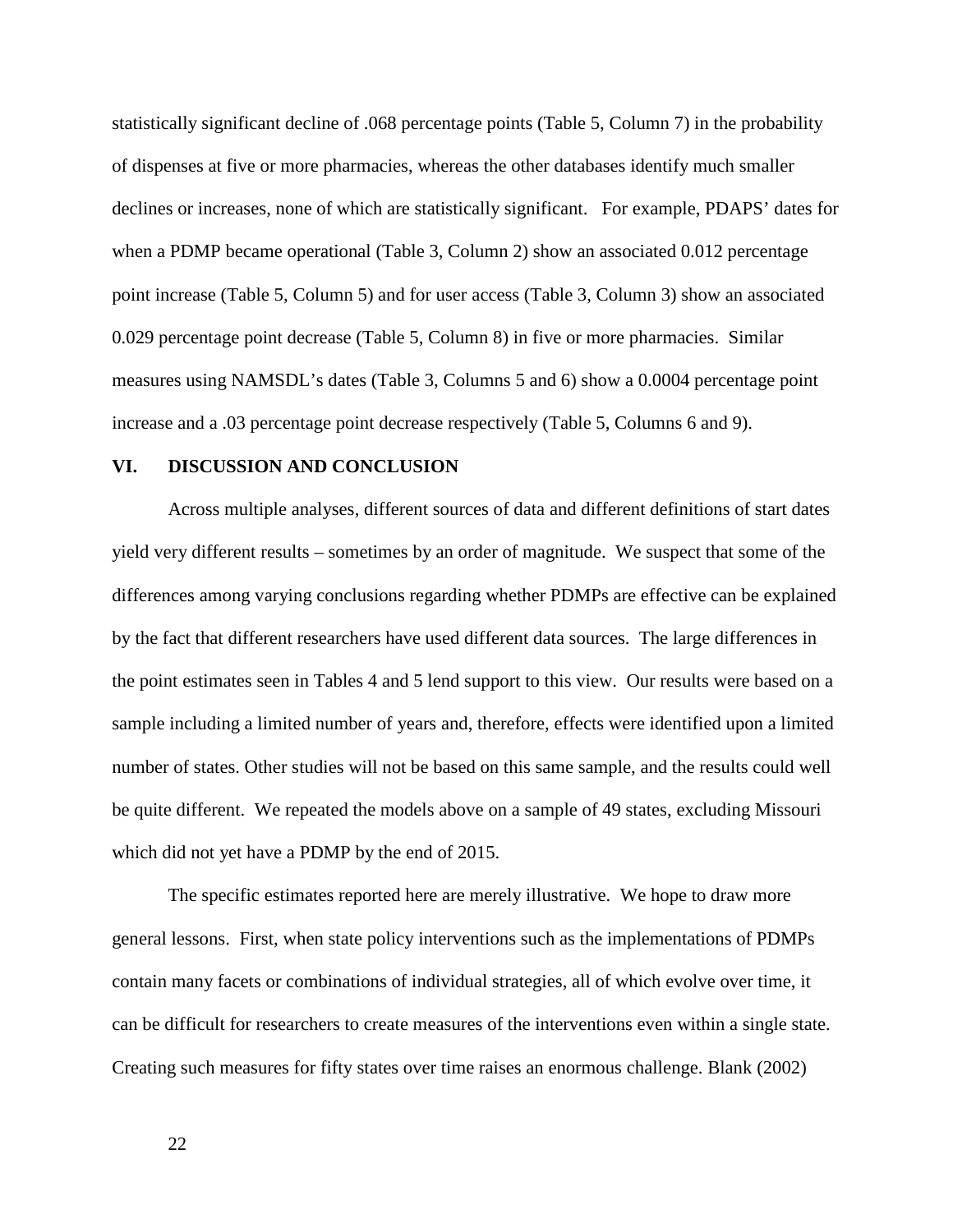discussed similar difficulties in disentangling state approaches to welfare reform in the 1990s, and the way these problems played out in evaluating welfare reform.

Second, and likely our most important conclusion, is that in attempting to evaluate the effects of legal policy, researchers must understand both how interventions work on the ground and how they are represented in legal sources. They must have the expertise to read and interpret laws accurately. To that end, we have presented a model of a research protocol that accounts for some differences in types of PDMPs and applied it to generate a database of various enactment and operational dates.

Other researchers may reasonably make different choices than we did when deciding how to code a state law or whether and how to use third party sources. That is to be expected. In all cases, the desire to draw upon a seemingly objective source of legal dates must be weighed against the appropriateness of a data source for the research question at hand. Nonetheless, it is important to allow those who use research, including policymakers who base decisions on research, to evaluate those choices. It is challenging to do so when researchers rely on sources that do not make their research protocols available or do not report their own research methods.

Although there is no one correct approach to measuring PDMP laws, regardless of the study design, protocols need to be implemented consistently and transparently. Researchers should acknowledge the limitations of any given decision. Overstating the benefits of an ineffective program wastes scarce resources, while understating its benefits will slow action to expand a successful effort. Given the stakes for so many lives, it is critical that this body of research is based on transparent methods.

23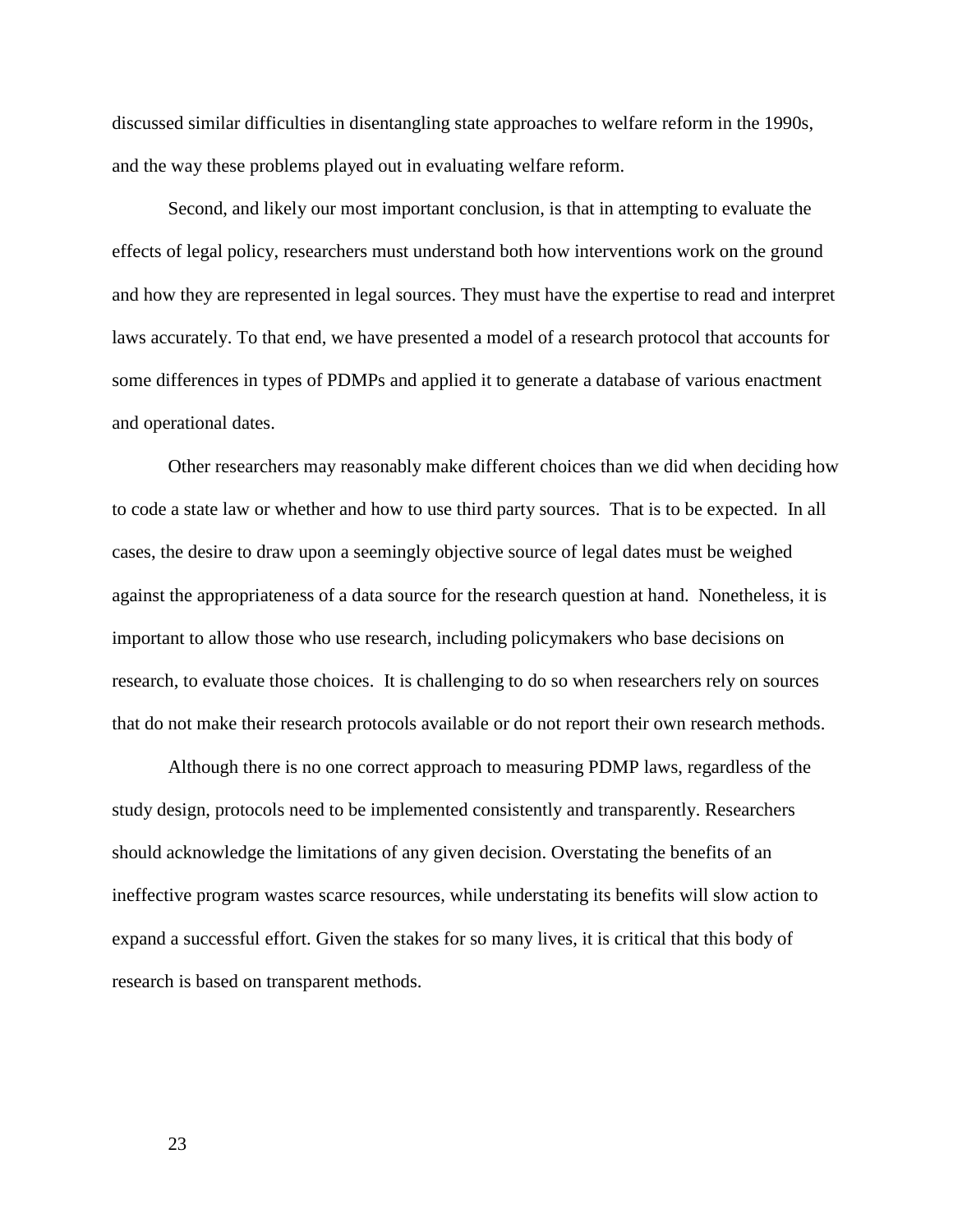#### **VII. REFERENCES**

Bao, Y,, Pan, Y., Taylor, A, Radakrishman, S., Luo, F., Pincus, H.A. & Schackman, B.R.. (2016). Prescription Drug Monitoring Programs Are Associated With Sustained Reductions In Opioid Prescribing By Physicians. Health Affairs, 35(6), 1045-1051.

Blank, Rebecca M. (2002). Evaluating Welfare Reform in the United States. J. of Econ Lit., v. 40, n.4, 1105-1166.

Buchmueller, T.C. & Carey, C. (2018). The Effect of Prescription Drug Monitoring

Programs on Opioid Utilization in Medicare. Amer. J. Econ. J.: Econ Pol'y. 10(1), 77-112.

Brandeis University Prescription Drug Monitoring Program Training and Technical

Assistance Center. (n.d.) PDMP Legislation & Operational Dates. Retrieved from

<http://www.pdmpassist.org/content/pdmp-legislation-operational-dates>

Case, A. & Deaton, A. (2015). Rising Morbidity and Mortality in Midlife among White Non-Hispanic Americans in the 21<sup>st</sup> Century. Proceedings of the Nat. Acad. Sciences. 112(49) 15078-15083.

Centers for Disease Control. (n.d.) 10 Leading Causes of Death by Age Group, United States—2016. Retrieved from

[https://www.cdc.gov/injury/wisqars/pdf/leading\\_causes\\_of\\_death\\_by\\_age\\_group\\_2016-508.pdf](https://www.cdc.gov/injury/wisqars/pdf/leading_causes_of_death_by_age_group_2016-508.pdf) 

Centers for Disease Control. (n.d.) 10 Leading Causes of Injury Deaths by Age Group Highlighting Unintentional Injury Deaths, United States—2016. Retrieved from [https://www.cdc.gov/injury/wisqars/pdf/leading\\_causes\\_of\\_injury\\_deaths\\_highlighting\\_unintenti](https://www.cdc.gov/injury/wisqars/pdf/leading_causes_of_injury_deaths_highlighting_unintentional_injury_2016-508.pdf) [onal\\_injury\\_2016-508.pdf](https://www.cdc.gov/injury/wisqars/pdf/leading_causes_of_injury_deaths_highlighting_unintentional_injury_2016-508.pdf)

Centers for Disease Control. (2017) Underlying Cause of Death, 1999-2016 [Data file]. Retrieved from https://wonder.cdc.gov/controller/saved/D76/D15F907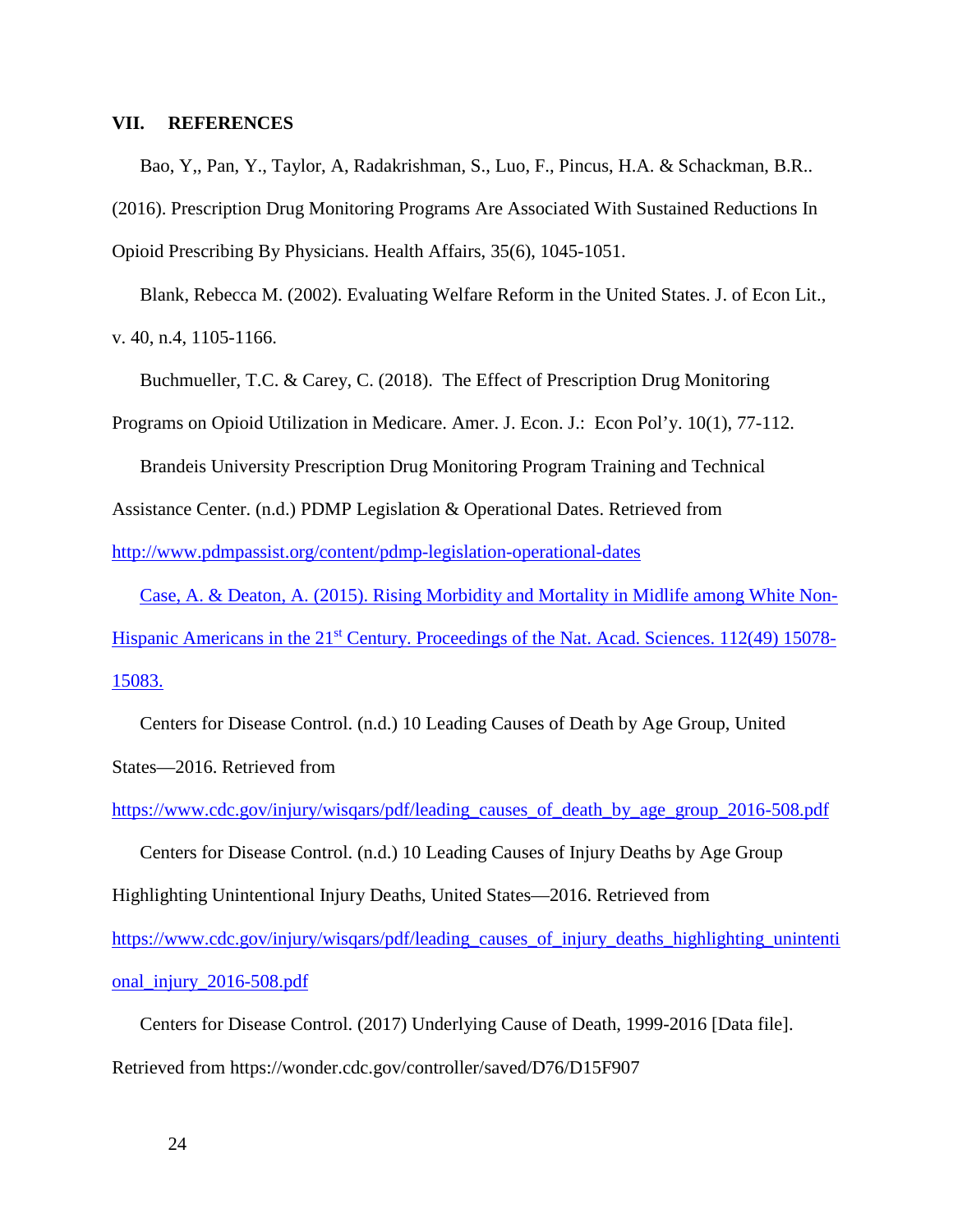Davis, C.S., Pierce, M., Dasgupta, N. (2014). Evolution and Convergence of State Laws Governing Controlled Substance Prescription Monitoring Programs, 1998-2011. American Journal of Public Health, 104(8), 1389-1395.

Davis, C.S. (2017). Commentary on Pardo (2017) and Moyo et al. (2017): Much Still Unknown about Prescription Drug Monitoring Programs. Addiction. 112(10),1797-1798.

Deyo, R.A., Irvine, J.M., Millet, L.M., Beran, T., O'Kane, N., Wright, D.A. & McCarty, D.. (2013). Measures Such As Interstate Cooperation Would Improve The Efficacy Of Programs To Track Controlled Drug Prescriptions. Health Affairs, 32(3), 603-613.

Dowell, D., Arias, E., Kochanek, K., Anderson, R., Guy, G.P. Jr., Losby, J.L. & Baldwin, G. (2017). Contribution of Opioid-Involved Poisoning to the Change in Life Expectancy in the United States, 2000-2015. JAMA, 318(11), 1065-1067. ("Drug-poisoning deaths contributed a loss of 0.28 years in life expectancy. Most of this loss (96%) was unintentional; 0.21 years were lost to opioid-involved poisoning deaths.")

Dowell, D., Zhang, K., Noonan, R.K., Hockenberry J.M. (2016). Mandatory Provider Review And Pain Clinic Laws Reduce The Amounts Of Opioids Prescribed And Overdose Death Rates. Health Affairs, 35(10), 1876-1883.

Farley, J. (2011, October 14). State to begin monitoring prescriptions for pain medication in 2012, *Kitsap Sun*. Retrieved from https://1.next.westlaw.com

Guy, G.P. Jr., Zhang, K., Bohm, M.K., Losby, J., Lewis, B., Young, R… & Dowell, D.. Vital signs: changes in opioid prescribing in the United States, 2006-2015. Morbidity and Mortality Weekly Report (MMWR), 66(26), 697-704.

Harshman, M. (2011, October 18). State to start monitoring prescriptions*. Columbian*, p. E.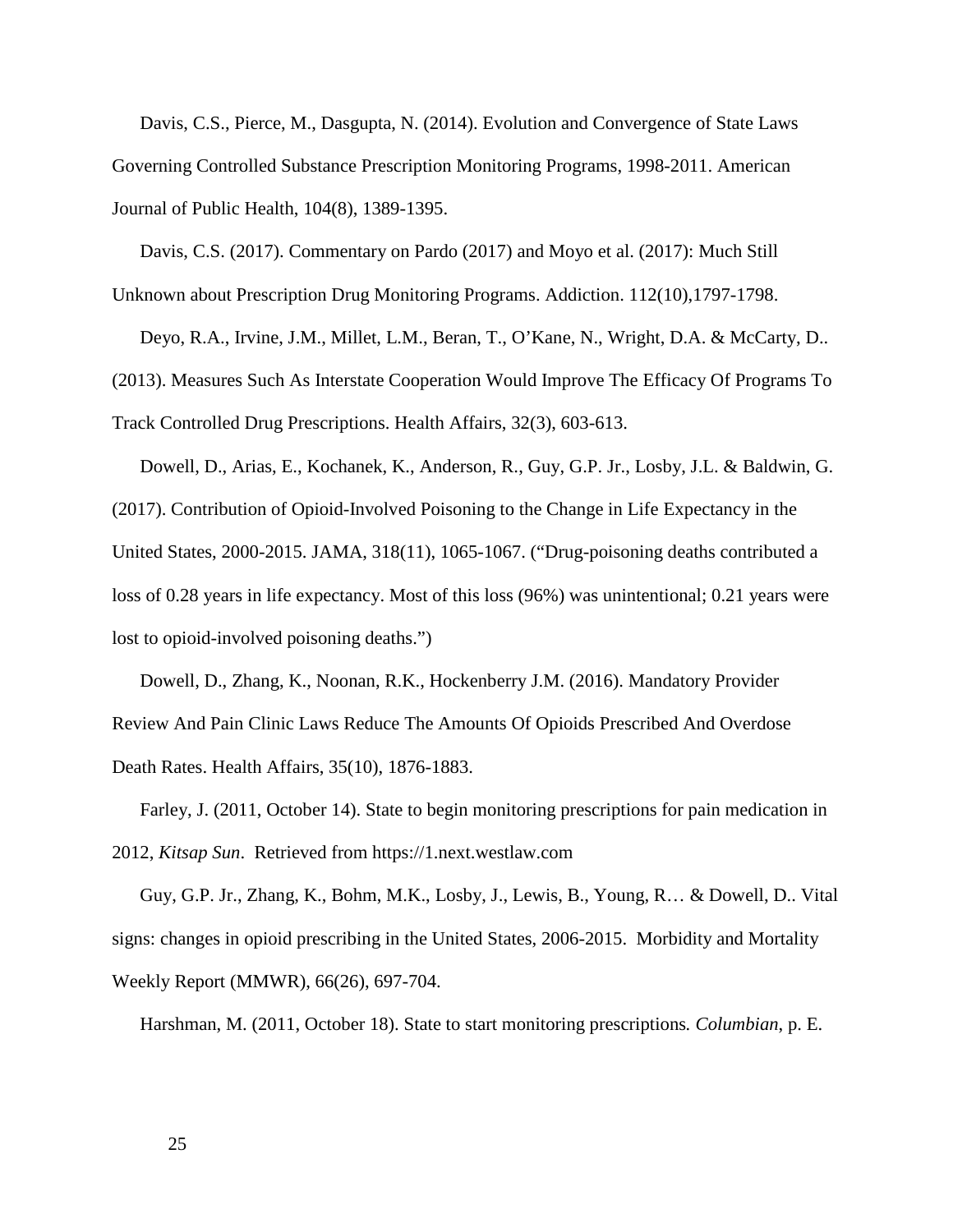Hartzema, A.G. (1992). Impact of Triplicate Prescription Program on Psychotropic

Prescribing Patterns in Long-Term Care Facilities. Annals of Pharmacotherapy, 26(4), 539-546.

Hedegaard, H., Warner, M. & Miniño, A. (2017*) Drug Overdose Deaths in the United States, 1999–2016.* Retrieved from National Center for Health Statistics

[https://www.cdc.gov/nchs/products/databriefs/db294.htm.](https://www.cdc.gov/nchs/products/databriefs/db294.htm)

Ho, V. (2008, December 11). Health Plans to be Pared, Two Potential Lifesavers Go. Seattle Post-Intelligencer, p. A13.

Kunins, H.V., Farley, T.A., & Dowell, D. (2013). Guidelines for opioid prescription: why emergency physicians need support, Annals of Internal Medicine, 158(11), 841-842.

Massachusetts, 105 Mass. Code Regs. 700.006(J)(1)(c) (2004) (current version at 105 Mass. Code Regs. 700.012(A)(5)).

Meara, E., Horwitz, J.R., Powell, W., McClelland, L., Zhou, W., O'Malley, J., Morden,

N.E.. (2016). State Legal Restrictions and Prescription-Opioid Use among Disabled Adults. New England J. Med*.*, 375, 44-53.

Morgan, L., Weaver, M., Sayeed, Z. & Orr, R. (2012). The Use of Prescription Monitoring Programs to Reduce Opioid Diversion and Improve Patient Safety. Journal of Pain & Palliative Care Pharmacotherapy*,* 27(1), 4-9.

Nam, Y.H., Shea, D.G., Shi, Y. & Moran, J.R. (2017). State Prescription Drug Monitoring Programs and Fatal Drug Overdoses. The American Journal of Managed Care, 23(5), 297-303.

National Alliance for Model State Drug Laws. (2014). PDMP Dates of Operation. Retrieved from<http://www.namsdl.org/library/580225E9-E469-AFA9-50E7579C1D738E71/>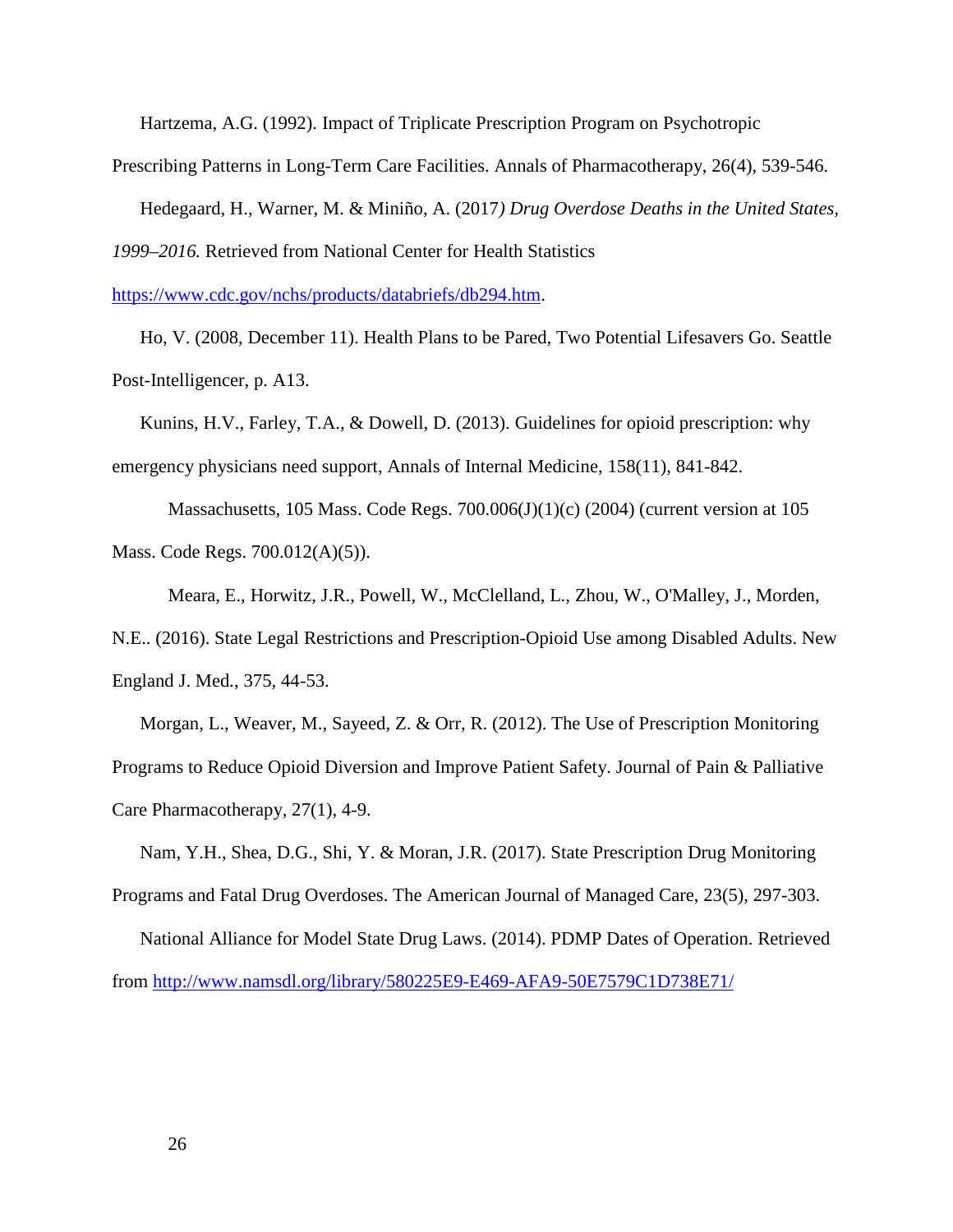Department of Health and Human Services Office of the Inspector General. (1992). Multiple Copy Prescription Programs: State Experiences. Retrieved from https://oig.hhs.gov/oei/reports/oei-12-91-00490.pdf

Pardo, B. (2017). Do more robust prescription drug monitoring programs reduce prescription opioid overdose? Addiction, 112(10), 1773-1783.

Patrick, S.W., Fry, C.E., Jones T.F., & Buntin, M.B.. (2016). Implementation Of Prescription Drug Monitoring Programs Associated With Reductions In Opioid-Related Death Rates. Health Affairs, 35(7), 1324-1332.

Prescription Drug Abuse Policy System. (2017, June 1). PDMP Implementation Dates.

Retrieved from http://www.pdaps.org/datasets/pdmp-implementation-dates

Paulozzi, L.J., Kilbourne, E.M. & Desai, H.A. (2011). Prescription Drug Monitoring Programs and Death Rates from Drug Overdose. Pain Medicine, 12(5), 747-754.

Ramanathan, T., Hulkower, R., Holbrook, J. & Penn, M. (2017). Legal Epidemiology: The Science of Law. The Journal of Law, Medicine & Ethics, 45(S1), 69-72.

Sigler, K.A., Guernsey, B.G., Ingrim, N.B., Buesing, A.S., Hokanson, J.A., Galvan, E. & Doutre, W.H. (1984). Effect of a triplicate prescription law on prescribing of Schedule II drugs. American Journal of Health-System Pharmacy, 41(1), 108-111.

Simoni-Wastila, L., Ross-Degnan, D., Mah, C., Gao, X., Brown, J., Cosler, L.E…Soumerai, S.B. (2004). A retrospective data analysis of the impact of the New York triplicate prescription program on benzodiazepine use in medicaid patients with chronic psychiatric and neurologic disorders. Clinical Theraputics, 26(2), 322-336.

Simoni-Wastila, L. & Qian, J. (2012). Influence of prescription monitoring programs on analgesic utilization by an insured retiree population. Pharmacoepidemiology and Drug Safety,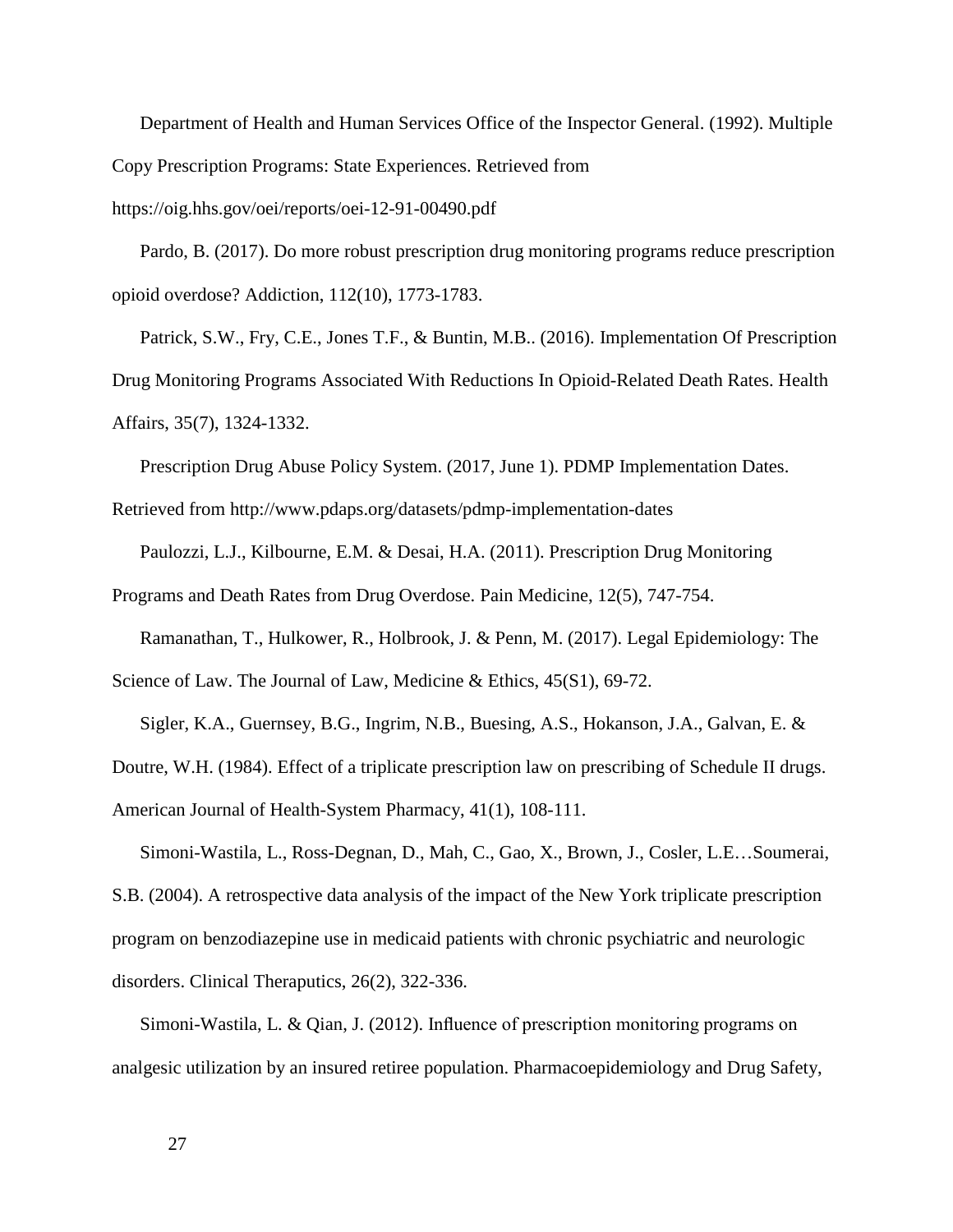21, 1261-1268.

Weintraub, M., Singh, S., Byrne, L., Maharaj, K. & Guttmacher, L. (1991). Consequences of the 1989 New York State Triplicate Benzodiazepine Prescription Regulations. *JAMA*, 266(17), 2392-2397.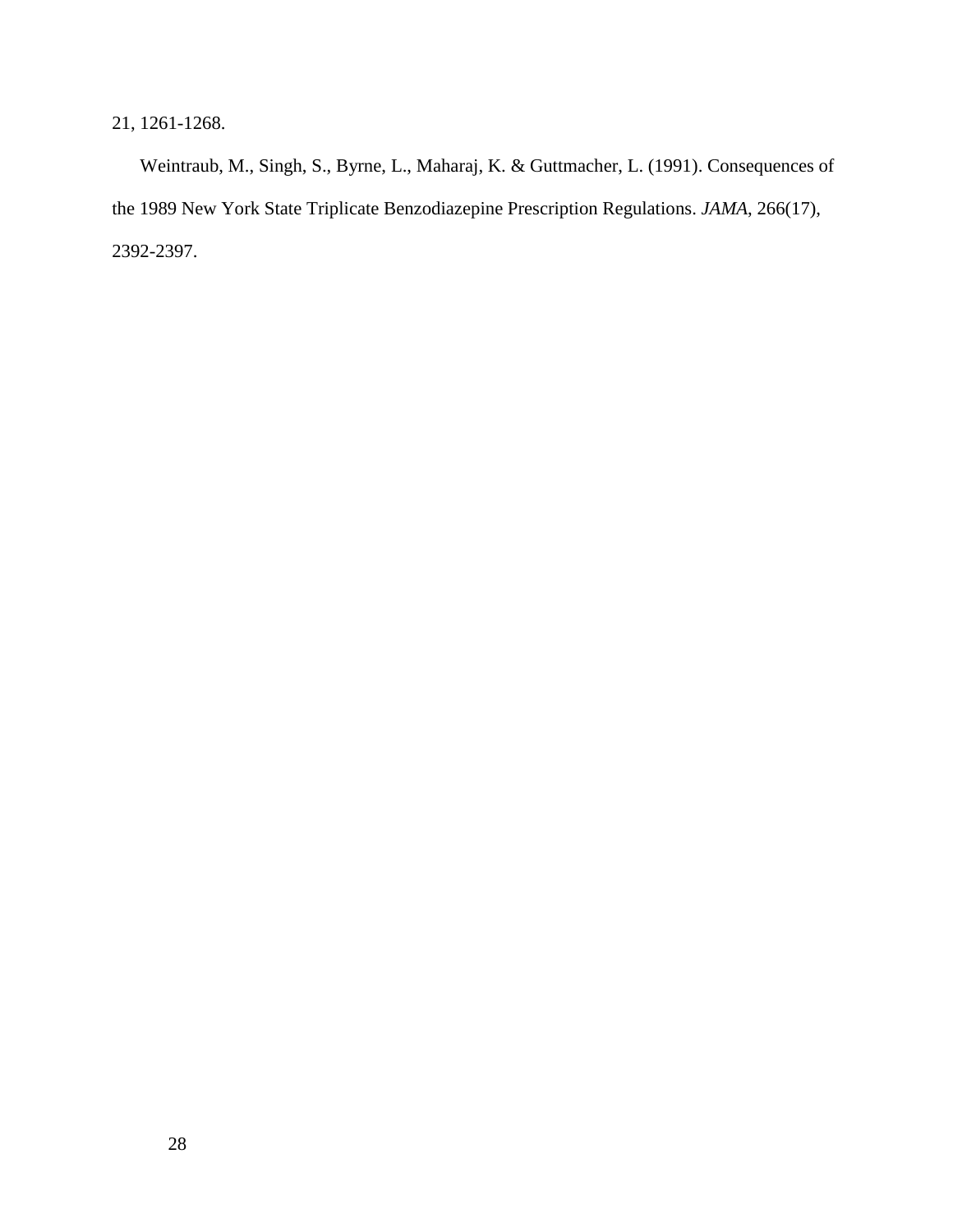# **Table 1: Research Protocol and Data Descriptions**

As described in the text, we set out to define two sets of dates to correspond with the publicly available dates – one based on enactment of the legislation and another based on when the PDMP became operational. Because we could not apply these broad definitions consistently across states, we report four sets of dates. The first three are related to the enactment/legislated start date of the statute authorizing or requiring a PDMP. The fourth date reports when a modern, electronic system became operational in terms of allowing an intended user to access the system.

# I. **Enactment/Legislated Start Dates – Table 2, Columns 1 through 3.**

A. *Table 2, Column 1, Enactment Date/Legislated Start Date -- Any PDMP*. This column contains the month and year that the legislation states dispensers or prescribers would be first required to either a) send, via mail or fax, physical copies of written or filled prescriptions to a central database or b) send, via electronic methods, data regarding written or dispensed prescriptions to a central database.

A small number of states required copies of paper prescriptions to be sent to a central repository. For these states, we note the month and year that these statutes required copies of paper prescriptions to be sent in Table 2, Column 1. (NB: some states had required prescribers or dispensers to keep records of prescriptions but not send them to a central repository – we do not code those states as having a PDMP).

For all other states, this column contains the month and year that a statute or regulation that authorized an electronic database to which information on dispensed prescriptions is required to be reported went into effect, subject to the following caveats:

1. If the statute is clear that the PDMP would not be required to exist until a date after the effective date of the statute, we note the date by which the PDMP is required to exist, not the effective date of the statute.

2. If the statute authorizes the PDMP contingent upon receipt of sufficient funding, we include the date that we find evidence that such funding was obtained by reaching outside the statute using the same protocol we used for determining the operational date as described below.

B. *Table 2, Column 2, Enactment/Legislated Start Date – Contingent on Funding.*  For the eleven states in which the statute makes PDMP operation contingent on funding, we include the date at which the statute authorizing the development of a PDMP contingent on funding was enacted. This date is typically, although not always, earlier than the date the funding is received. We report this date because researchers may believe that the existence of a statute, even one that it inoperative, may influence provider behavior and because it may be useful in analyzing that question or in sensitivity analyses.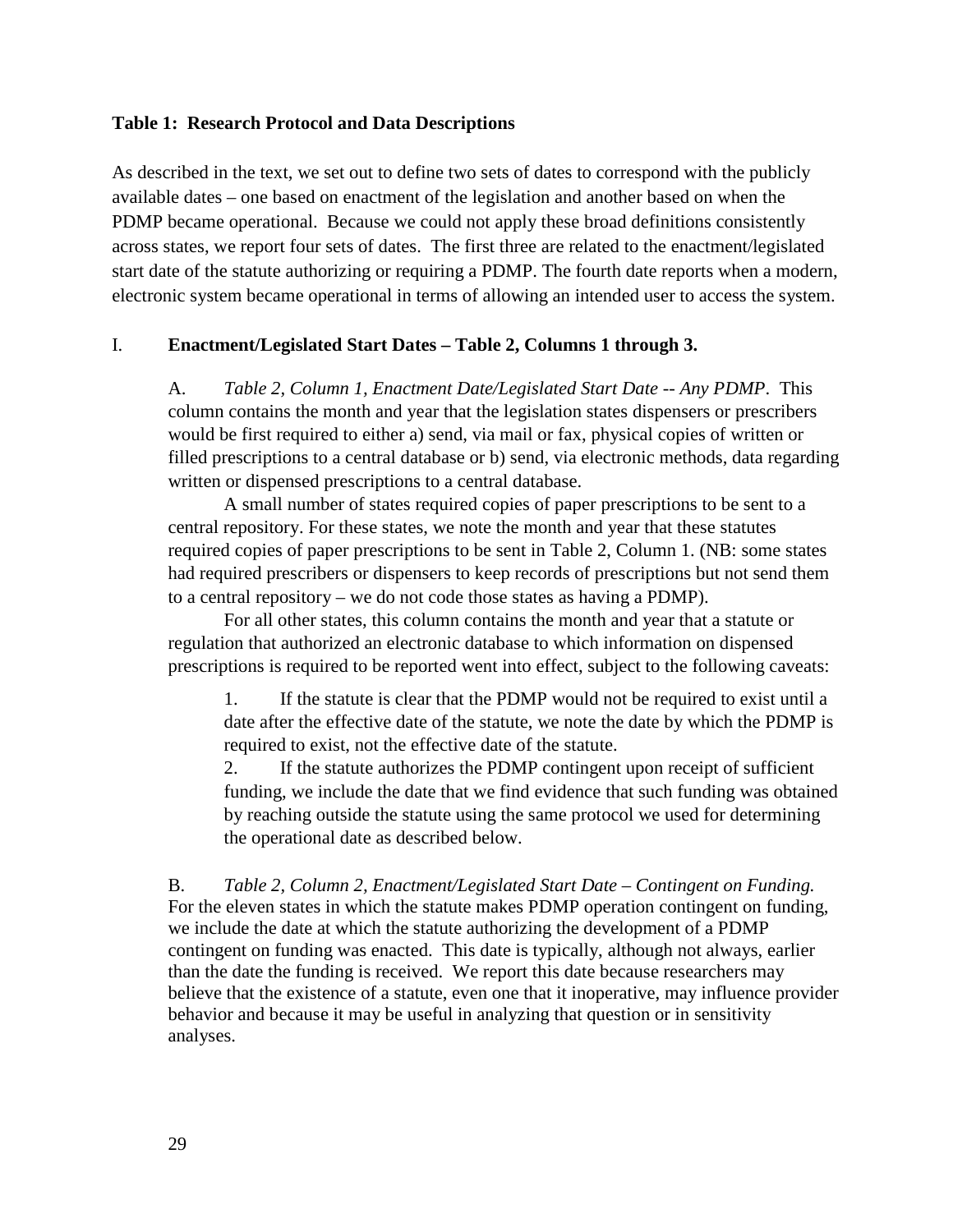C. *Table 2, Column 3, Enactment/Legislated Start Date Electronic.* For the twelve states, including some very large states, that had a paper-based system before they implemented an electronic system, we include an additional column listing the month and year that the state enacted (according to the definition above), a modern, electronic PDMP.

II. **Modern System Operational Date**: These dates are meant to represent the month and year that PDMP data became accessible to any user (e.g., physician, pharmacist, or member of law enforcement) authorized by state law to receive it. Many programs began requiring reporting before they began permitting or requiring prescribers, pharmacists, or others to query the database. In these cases, we report the latter date, the date at which the database became operational from the perspective of the end user. In addition, some states operated pilot programs, allowing access to a small number of end users; we report the date at which the full program became operational and not the earlier date at which the pilot program began. We count a program as operational if the end user can access a database directly, rather than through a phone call or fax because the latter are unlikely to allow the physician to access patient histories. We determined this date from the following sources:

- a. State Statutes. Some statutes state a date by which the PDMP must be accessible to users. We used these dates as a starting point for our research, and confirmed these dates with or updated them from the additional sources listed in b-d below.
- b. Regulations.
- c. Subregulatory materials such as policy documents or manuals from the agency that operates the PDMP.
- d. Other sources, including but not limited to:
	- i. State government reports on the PDMPs (e.g., those listing start dates and/or statistics on operations).
	- ii. Presentations by regulators (e.g., powerpoint presentations with summary stats)
	- iii. Medical or Pharmacy Board Announcements
	- iv. FAQs and historical materials sections of the state PDMP website
	- v. Phone calls to relevant governing agency
	- vi. In rare cases, we rely on press reports. If there are conflicting press reports, we make phone calls to the governing agency.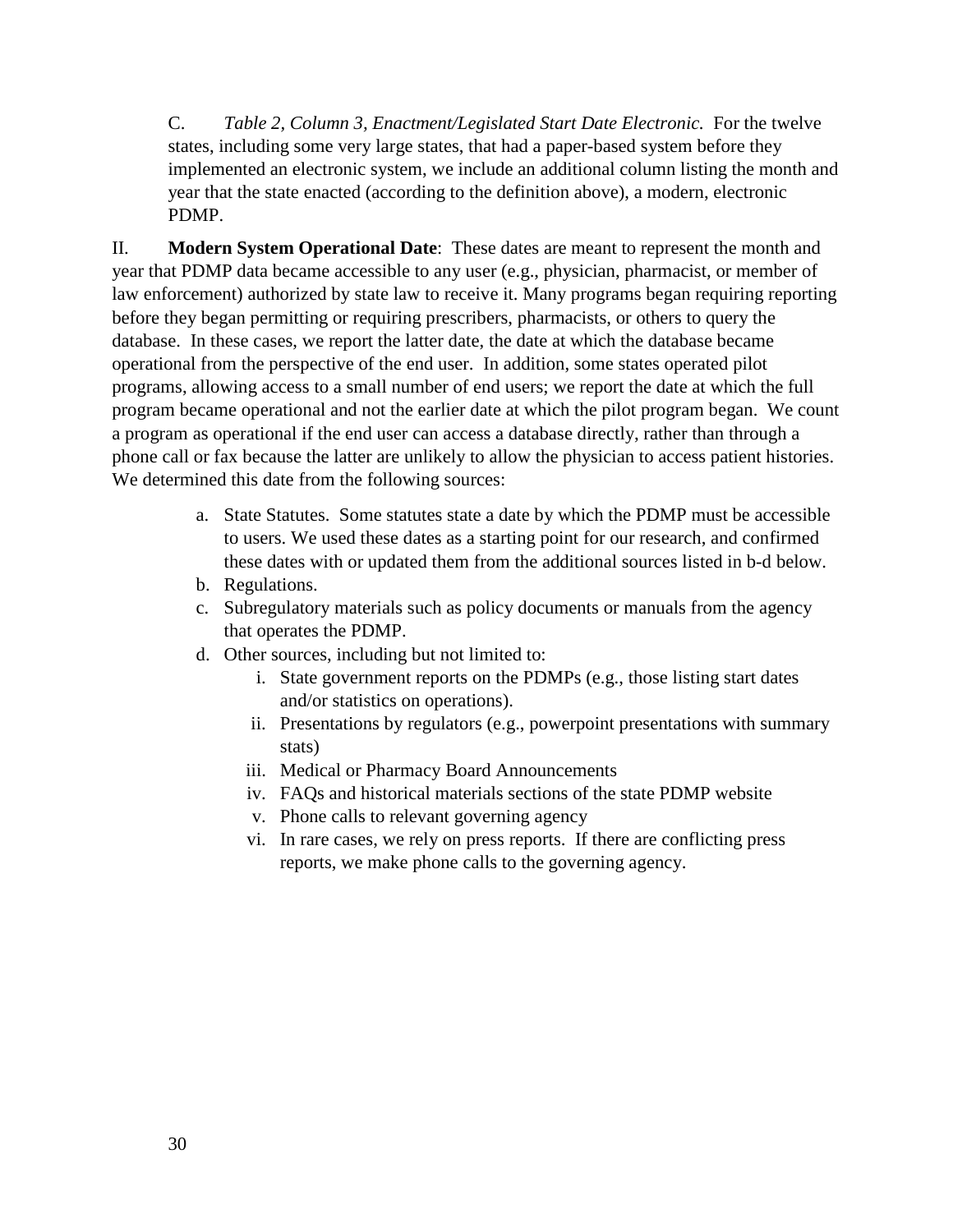|                     | (1)<br>(2)                                    |                                                                                | (3)                                                       | (4)                                                       |
|---------------------|-----------------------------------------------|--------------------------------------------------------------------------------|-----------------------------------------------------------|-----------------------------------------------------------|
| <b>Jurisdiction</b> | Enactment/<br><b>Legislated Start</b><br>Date | Enactment/<br><b>Legislated Start</b><br>Date: Contingent on<br><b>Funding</b> | Enactment/<br><b>Legislated Start</b><br>Date: Electronic | <b>Modern System</b><br><b>Operational/User</b><br>Access |
| Alabama             | $Nov-05$                                      | Aug-04                                                                         |                                                           | Apr-06                                                    |
| Alaska              | Sep-08                                        |                                                                                |                                                           | $Jan-12$                                                  |
| Arizona             | Sep-07                                        |                                                                                |                                                           | Dec-08                                                    |
| Arkansas            | $Mar-13$                                      | $Jul-11$                                                                       |                                                           | May-13                                                    |
| California          | Pre-1990                                      |                                                                                | Jan-05                                                    | Sep-09                                                    |
| Colorado            | $Jun-05$                                      |                                                                                |                                                           | Feb-08                                                    |
| Connecticut         | Oct-06                                        |                                                                                |                                                           | Jul-08                                                    |
| Delaware            | $Sep-11$                                      | $Jul-10$                                                                       |                                                           | Aug-12                                                    |
| DC                  | Feb-14                                        |                                                                                |                                                           | $Oct-16$                                                  |
| Florida             | $Dec-10$                                      |                                                                                |                                                           | $Oct-11$                                                  |
| Georgia             | $Jul-11$                                      | $Jul-11$                                                                       |                                                           | May-13                                                    |
| Hawaii              | Pre-1990                                      |                                                                                | Dec-96                                                    | Feb-12                                                    |
| Idaho               | Pre-1990                                      |                                                                                | Apr- $00$                                                 | Apr-08                                                    |
| Illinois            | Pre-1990                                      |                                                                                | Apr-00                                                    | Dec-09                                                    |
| Indiana             | Pre-1990                                      |                                                                                | Jul-07                                                    | Jul-07                                                    |
| Iowa                | May-06                                        | May-06                                                                         |                                                           | Mar-09                                                    |
| Kansas              | Jul-08                                        |                                                                                |                                                           | Apr-11                                                    |
| Kentucky            | Jul-98                                        |                                                                                |                                                           | Jul-99                                                    |
| Louisiana           | Jul-06                                        |                                                                                |                                                           | Jan-09                                                    |
| Maine               | $Jan-04$                                      | Jan-04                                                                         |                                                           | $Jan-05$                                                  |
| Maryland            | $Oct-11$                                      | Oct-11                                                                         |                                                           | $Dec-13$                                                  |
| Massachusetts       | Dec-92                                        |                                                                                | $Feb-13$                                                  | $Jan-11$                                                  |
| Michigan            | Pre-1990                                      |                                                                                | $Jan-02$                                                  | $Jan-03$                                                  |
| Minnesota           | $Jan-09$                                      | $Jul-07$                                                                       |                                                           | Apr-10                                                    |
| Mississippi         | Jun-06                                        |                                                                                |                                                           | Jul-08                                                    |
| Missouri            | $Jul-17$                                      |                                                                                |                                                           |                                                           |
| Montana             | $Jul-11$                                      |                                                                                |                                                           | $Oct-12$                                                  |
| Nebraska            | Aug-11                                        |                                                                                |                                                           | $Jan-17$                                                  |
| Nevada              | Jan-96                                        |                                                                                |                                                           | Feb-11                                                    |
| New Hampshire       | $Jun-12$                                      |                                                                                |                                                           | $Oct-14$                                                  |
| New Jersey          | Aug-09                                        |                                                                                |                                                           | $Jan-12$                                                  |
| New Mexico          | $Jul-04$                                      |                                                                                |                                                           | Aug-05                                                    |
| New York            | Pre-1990                                      |                                                                                | Oct-06                                                    | $Jun-13$                                                  |
| North Carolina      | Jan-06                                        |                                                                                |                                                           | Jul-07                                                    |
| North Dakota        | Dec-06                                        | Apr-05                                                                         |                                                           | Oct-08                                                    |
| Ohio                | May-05                                        |                                                                                |                                                           | Oct-06                                                    |

|  | Table 2: PDMP Enactment/Legislated Start and Operational Dates |  |  |
|--|----------------------------------------------------------------|--|--|
|  |                                                                |  |  |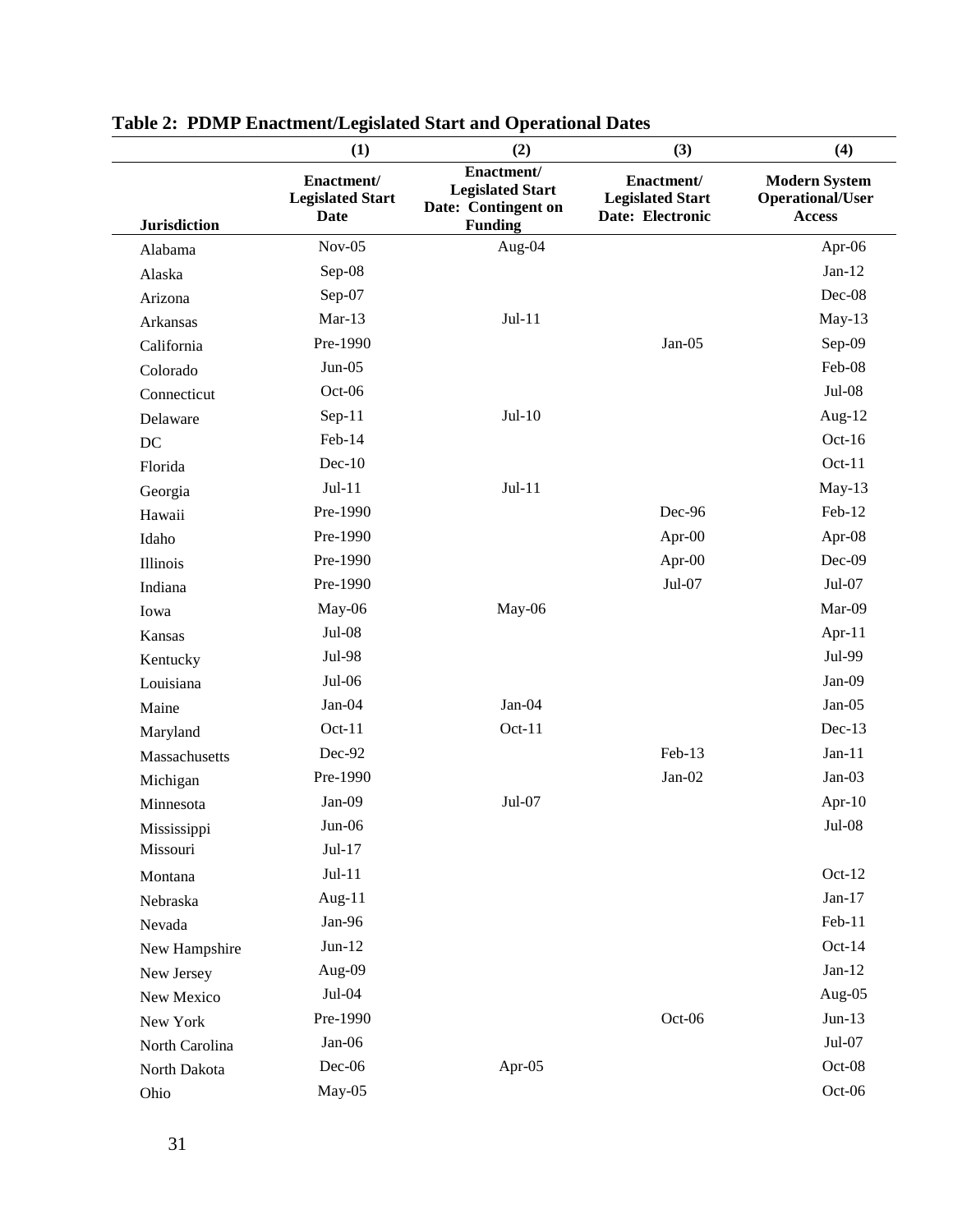| Oklahoma       | $Jan-91$  |        |          | $Jul-06$  |
|----------------|-----------|--------|----------|-----------|
| Oregon         | $Jul-09$  |        |          | $Sep-11$  |
| Pennsylvania   | Pre-1990  |        | $Jun-15$ | Aug- $16$ |
| Rhode Island   | Pre-1990  |        | Aug-95   | $Sep-12$  |
| South Carolina | $Jun-06$  |        |          | Feb-08    |
| South Dakota   | $Mar-10$  |        |          | $Mar-12$  |
| Tennessee      | Jan- $03$ |        |          | $Jan-10$  |
| Texas          | Aug- $81$ |        | Sep-99   | Aug- $12$ |
| Utah           | Jul-95    |        |          | $Jan-06$  |
| Vermont        | $Jun-08$  | May-06 |          | $Jan-09$  |
| Virginia       | $Sep-03$  |        |          | $Jun-06$  |
| Washington     | Aug- $11$ | Jul-07 |          | $Jan-12$  |
| West Virginia  | Jun- $95$ |        | $Sep-02$ | $May-13$  |
| Wisconsin      | $Jun-10$  |        |          | $Jun-13$  |
| Wyoming        | $Jul-03$  |        |          | $Jul-13$  |

**Source:** Data created by authors using protocol listed in Table 1 during the winter and spring 2018. A detailed report of all sources consulted is on file with the authors.

**Notes:** All dates established according to research protocol detailed in Table 1. The Enactment Date Any PDMP column lists the month and year each state required a dispenser or prescriber to report a written or filled prescription, including paper submissions. For statutes that explicitly required a state to secure funding before requiring reporting, we included the date at which the funding was secured as well as the earlier date at which the statute was passed in a second column, the Contingent on Funding Enactment column. The Enactment Date Electronic column lists the month and year that the state enacted a modern, electronic PDMP. The Modern System Operational Date represents the month and year that PDMP data became accessible to any user (e.g., physician, pharmacist, or member of law enforcement) authorized by state law to receive it.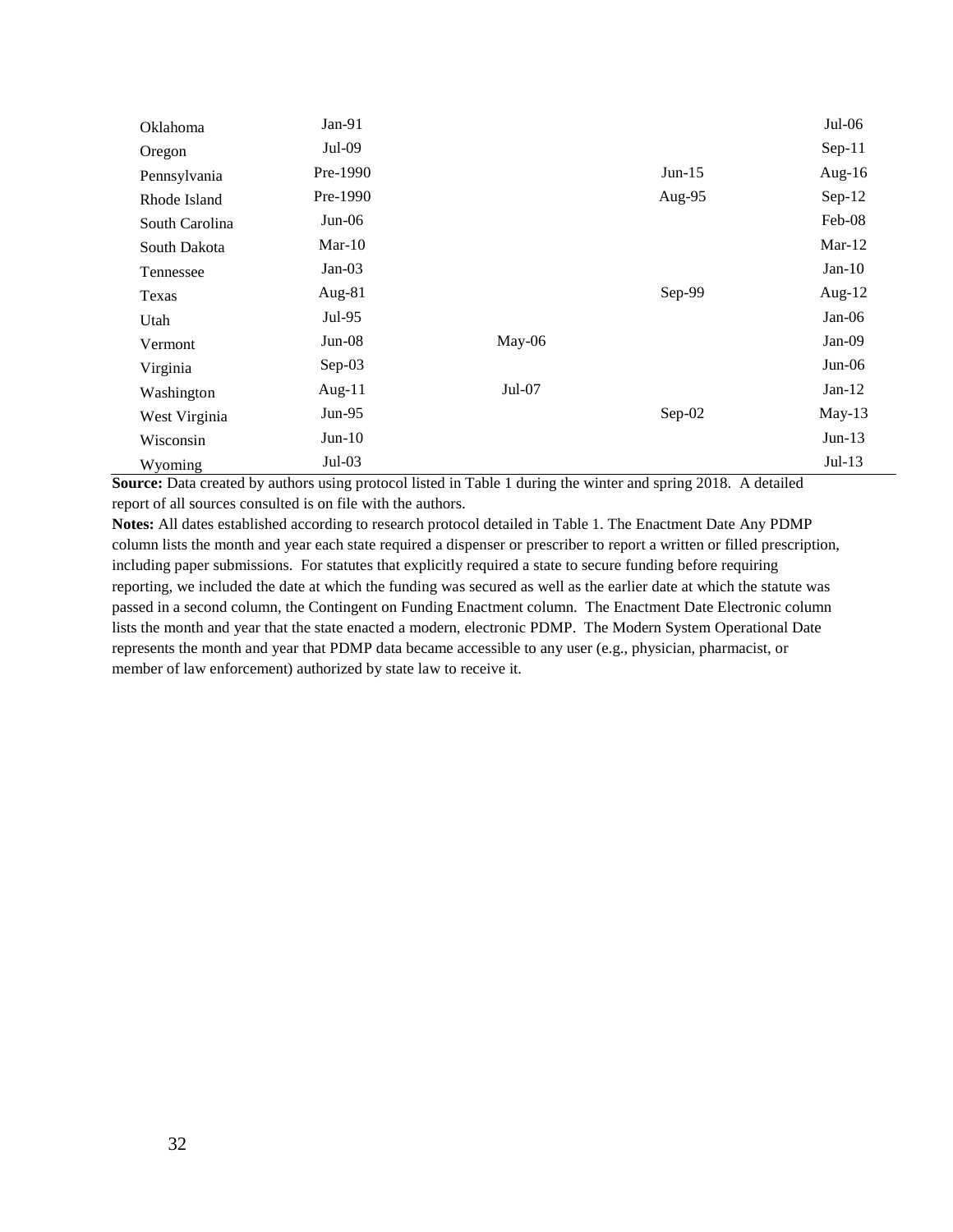|                         | (1)          | (2)          | (3)                | (4)           | (5)           | (6)                |
|-------------------------|--------------|--------------|--------------------|---------------|---------------|--------------------|
|                         | <b>PDAPS</b> | <b>PDAPS</b> | <b>PDAPS</b>       | <b>NAMSDL</b> | <b>NAMSDL</b> | <b>NAMSDL</b>      |
|                         | Enabling     |              |                    | Enactment     | Collection    |                    |
| Jurisdiction            | Legislation  | Operational  | <b>User Access</b> |               | Began         | <b>User Access</b> |
| Alabama                 | May-05       | $Dec-05$     | $Jun-07$           | May-04        | Apr-06        | Aug-07             |
| Alaska                  | Sep-08       | $Jul-11$     | $Dec-11$           | Jun-08        | Aug- $11$     | $Jan-12$           |
| Arizona                 | Sep-07       | Sep-08       | $Nov-08$           | Jul-07        | Oct-08        | Dec-08             |
| Arkansas                | $Mar-11$     | Feb-13       | $May-13$           | $Mar-11$      | $Mar-13$      | $Mar-13$           |
| California              | Dec-38       | Dec-38       |                    | Sep-03        | 1998          | 2009               |
| Colorado                | $Jun-05$     | $Jun-07$     | Feb-08             | $Jun-05$      | Jul-07        | Feb-08             |
| Connecticut             | $Jun-06$     | $Jun-08$     |                    | $Jun-06$      | Jul-08        |                    |
| Delaware                | $Jul-10$     | Feb-12       | Aug- $12$          | $Jul-10$      | $Mar-12$      | Aug- $12$          |
| District of<br>Columbia | Feb-14       |              |                    | Feb-14        |               |                    |
| Florida                 | $Jun-09$     | Aug-11       | $Oct-11$           | $Jun-09$      | $Sep-11$      | $Oct-11$           |
| Georgia                 | $May-11$     | $Jun-13$     | $Jun-13$           | $May-11$      | Jul-13        | $Jul-13$           |
| Hawaii                  | Dec-42       | Dec-42       |                    | Jun-96        |               |                    |
| Idaho                   | Dec-66       | Dec-66       | May-99             | Apr-00        | fall 1997     | spring 1998        |
| Illinois                | Dec-60       | Dec-67       |                    | Aug-99        |               |                    |
| Indiana                 | Dec-96       | Dec-97       |                    | Mar-06        | 1994          | 2007               |
| Iowa                    | May-06       | Dec-08       | Mar-09             | May-06        | Jan-09        | Mar-09             |
| Kansas                  | $Jun-08$     | $Jan-11$     | $Mar-11$           | Apr-08        | Feb-11        | Apr-11             |
| Kentucky                | Jul-98       | Dec-98       | Jun-99             | Apr-98        | Jan-99        | Jul-99             |
| Louisiana               | $Jun-06$     | Oct-08       | Dec-08             | $Jun-06$      | Jun-08        | Jan-09             |
| Maine                   | $Jun-03$     | Jun-04       | Dec-04             | $Jun-03$      | Jul-04        | Jan-05             |
| Maryland                | $May-11$     | Aug- $13$    | Dec-13             | $May-11$      | Aug- $13$     | $Jan-14$           |
| Massachusetts           | Dec-91       | Dec-93       |                    | Aug- $10$     |               |                    |
| Michigan                | Dec-87       | Dec-88       |                    | $Jan-02$      | Jan-03        | Feb-03             |
| Minnesota               | $Jun-07$     | $Jan-10$     | Apr- $10$          | May-07        | $Jan-10$      | Apr- $10$          |
| Mississippi             | Dec-04       | Dec-04       | $Nov-05$           | Apr-06        | 2005          | Dec-05             |
| Missouri                |              |              |                    | No program    |               |                    |
| Montana                 | $Jun-11$     | $Mar-12$     | $Oct-12$           | Apr-11        | $Mar-12$      | $Oct-12$           |
| Nebraska                | Apr-11       | Apr- $11$    | Apr- $11$          |               |               |                    |
| Nevada                  | Jun-95       | Dec-96       | Jun-97             | Jul-95        | Jan-97        | Apr-97             |
| New Hampshire           | $Jun-12$     | $Sep-14$     | $Oct-14$           | $Jun-12$      | $Oct-14$      | $Oct-14$           |
| New Jersey              | Jan-08       | Aug-11       | $Jan-12$           | $Jan-08$      | $Sep-11$      | $Jan-12$           |
| New Mexico              | $Jul-04$     | Dec-04       | $Jul-05$           | Jul-04        | $Jan-05$      | Aug-05             |
| New York                | Dec-71       | Mar-73       | $Jan-10$           | Apr-73        |               |                    |
| North Carolina          | Aug-05       | $Jun-07$     | Sep-07             | Aug-05        | $Jul-07$      | $Oct-07$           |
| North Dakota            | $Nov-05$     | Aug-07       | Aug-07             | Apr-07        | $Jan-07$      |                    |
| Ohio                    | May-05       | $Jun-06$     | Oct-06             | Dec-04        | Jan-06        | Oct-06             |
| Oklahoma                | May-90       | Dec-90       |                    | May-90        | 1990          | Jul-06             |
| Oregon                  | Jul-09       | $May-11$     | Aug-11             | Jul-09        | $Jun-11$      | $Sep-11$           |
| Pennsylvania            | Dec-71       | Dec-72       |                    |               |               |                    |

**Table 3: Enactment and Operational Dates Publicly Available Sources**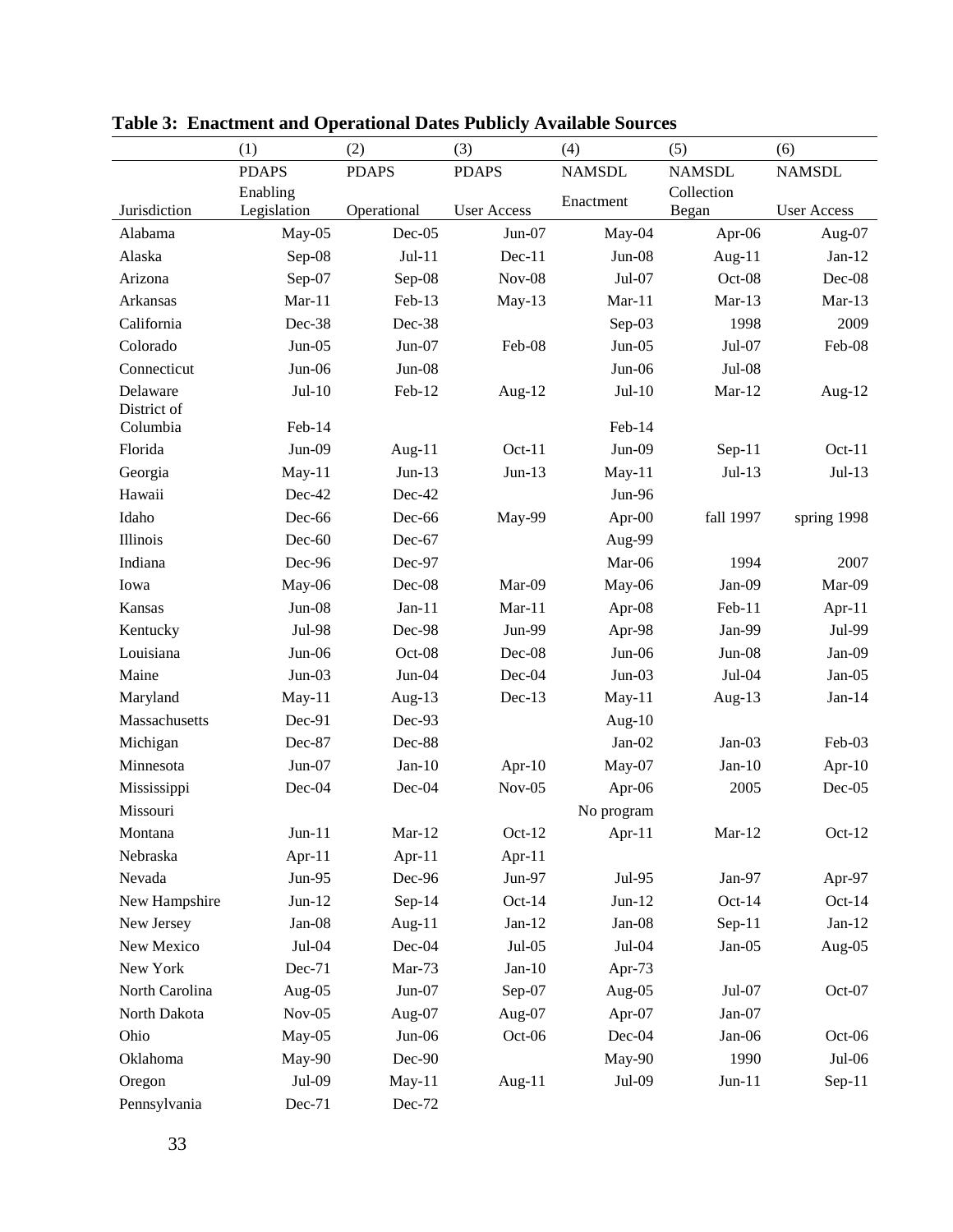| Rhode Island   | Dec-77    | $Dec-78$  |           | $Nov-01$ |          |          |
|----------------|-----------|-----------|-----------|----------|----------|----------|
| South Carolina | $Jun-06$  | $Jan-08$  | Aug- $08$ | $Jun-06$ | $Feb-08$ | $Jun-08$ |
| South Dakota   | $Mar-10$  | $Dec-11$  | $Feb-12$  | $Mar-10$ | $Dec-11$ | $Mar-12$ |
| Tennessee      | $Dec-02$  | $Nov-06$  | $Dec-06$  | May-90   |          |          |
| Texas          | Aug- $81$ | $Dec-81$  | $Dec-81$  | $Jun-89$ |          |          |
| Utah           | $Dec-94$  | $Dec-95$  | $Dec-96$  | $Jan-95$ | $Jan-97$ | $Jan-97$ |
| Vermont        | $Mav-06$  | $Dec-08$  | $Mar-09$  | $Mav-06$ | $Jan-09$ | Apr-09   |
| Virginia       | Apr-02    | Aug- $03$ | $M$ ay-06 | Apr-02   | $Jun-06$ | $Jun-06$ |
| Washington     | $Jul-07$  | $Oct-11$  | $Jan-12$  | $Mav-07$ | $Oct-11$ | $Jan-12$ |
| West Virginia  | $Jun-95$  | Jun- $95$ |           | Mar-95   |          |          |
| Wisconsin      | $Mav-10$  | $Mar-13$  | $Mav-13$  | $Mav-10$ | $Mav-13$ | $Mav-13$ |
| Wyoming        | $Mar-03$  | Jun- $04$ | $Sep-04$  | $Mar-03$ | 2004     | 2004     |

**Sources:** Data downloaded by authors between January and May 2018. Columns 2-4 are from the Prescription Drug Abuse Policy System,<http://pdaps.org/datasets/pdmp-implementation-dates> (last checked April 26, 2018). Column 2, Enabling Legislation, is from survey question 1.1 question – When was the PDMP enabling legislation first enacted?. Column 3, Operational, is from survey question 1.2 When did the PDMP become operational?, Column 4 User Access, is from survey question 1.3 When did the PDMP first allow authorized users to access the data?. Dates in columns 5-7 are from the National Alliance for Model State Drug Laws, PMDP Dates of Operation Repor[t http://www.namsdl.org/library/580225E9-E469-AFA9-50E7579C1D738E71/](http://www.namsdl.org/library/580225E9-E469-AFA9-50E7579C1D738E71/) (last checked April 26, 2018). **Notes:** Empty cells and cells with no month listed reflect the data as reported in the original sources. For cells in which only a year was reported, we assigned the year a value of 0.5 in the regression analyses. Those cells for which only a season was reported did not matter for the regression analyses since the years were before the study periods.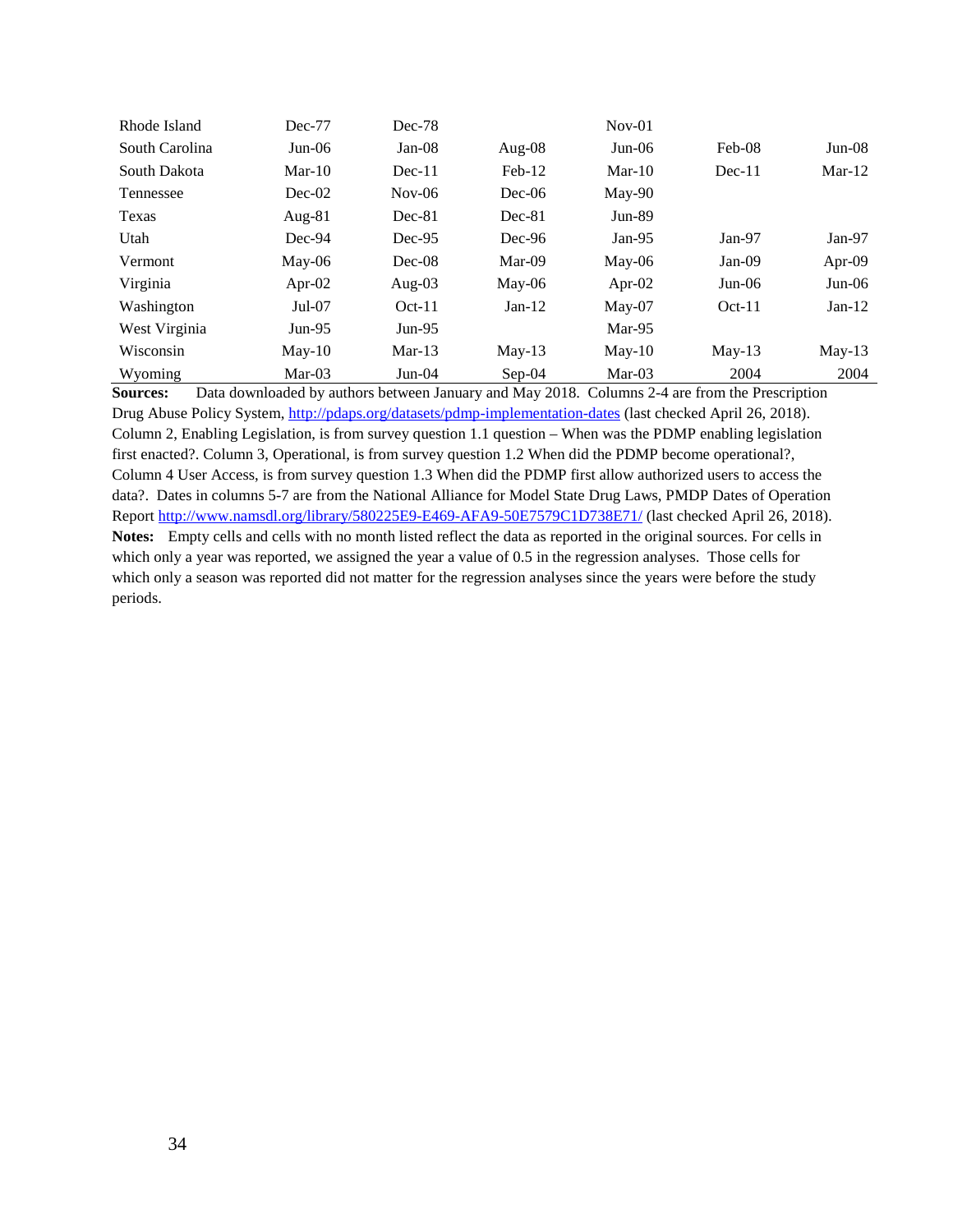|                            | (1)                         | (2)                                                        | (3)                                       | (4)                        | (5)                         | (6)                                  | (7)                                               | (8)                             | (9)                                 |  |
|----------------------------|-----------------------------|------------------------------------------------------------|-------------------------------------------|----------------------------|-----------------------------|--------------------------------------|---------------------------------------------------|---------------------------------|-------------------------------------|--|
|                            |                             |                                                            |                                           |                            |                             | Operational - Collection or          | <b>Operational – User Access</b>                  |                                 |                                     |  |
|                            |                             |                                                            | Enactment/Enabling/Legislated Start Dates |                            |                             | Other                                |                                                   |                                 |                                     |  |
| <b>VARIABLES</b>           | Horwitz et al<br>(any PDMP) | Horwitz et<br>al.,<br>(electronic,<br>where<br>applicable) | <b>PDAPS</b><br>Enabling<br>Legislation   | <b>NAMSDL</b><br>Enactment | <b>PDAPS</b><br>Operational | <b>NAMSDL</b><br>Collection<br>Began | Horwitz et<br>al. Modern<br>System<br>Operational | PDAPS 1.3<br><b>User Access</b> | <b>NAMSDL</b><br><b>User Access</b> |  |
| PDMP effect                | 93.23                       | $-71.52$                                                   | 274.6                                     | 269.0                      | $-13.24$                    | $-26.99$                             | $-69.77$                                          | $-40.96$                        | $-43.85$                            |  |
|                            | (150.2)                     | (204.9)                                                    | (193.1)                                   | (193.5)                    | (198.8)                     | (217.1)                              | (205.7)                                           | (208.8)                         | (206.6)                             |  |
| Female                     | $-573.0***$                 | $-573.0***$                                                | $-572.9***$                               | $-573.0***$                | $-573.0***$                 | $-573.0***$                          | $-573.0***$                                       | $-573.0***$                     | $-573.0***$                         |  |
|                            | (81.14)                     | (81.17)                                                    | (81.05)                                   | (81.06)                    | (81.15)                     | (81.15)                              | (81.16)                                           | (81.19)                         | (81.19)                             |  |
| <b>Black</b>               | $-3,571***$                 | $-3,571***$                                                | $-3,571***$                               | $-3,571***$                | $-3,571***$                 | $-3,571***$                          | $-3,571***$                                       | $-3,571***$                     | $-3,571***$                         |  |
|                            | (368.7)                     | (368.8)                                                    | (368.5)                                   | (368.5)                    | (368.8)                     | (368.8)                              | (368.8)                                           | (368.7)                         | (368.7)                             |  |
| Other Race                 | $-2,234***$                 | $-2,234***$                                                | $-2,234***$                               | $-2,234***$                | $-2,234***$                 | $-2,234***$                          | $-2,234***$                                       | $-2,234***$                     | $-2,234***$                         |  |
|                            | (389.0)                     | (389.2)                                                    | (389.0)                                   | (389.0)                    | (389.2)                     | (389.1)                              | (389.2)                                           | (389.2)                         | (389.2)                             |  |
| Hispanic                   | $-3,458***$                 | $-3,458***$                                                | $-3,458***$                               | $-3,458***$                | $-3,458***$                 | $-3,458***$                          | $-3,458***$                                       | $-3,458***$                     | $-3,458***$                         |  |
|                            | (851.5)                     | (851.9)                                                    | (851.3)                                   | (851.3)                    | (851.8)                     | (851.9)                              | (851.9)                                           | (851.9)                         | (851.9)                             |  |
| Part D low income subsidy  | 638.6***                    | 638.9***                                                   | 639.3***                                  | 639.3***                   | 638.7***                    | 638.7***                             | 638.9***                                          | 638.8***                        | 638.8***                            |  |
|                            | (187.8)                     | (188.0)                                                    | (188.2)                                   | (188.2)                    | (187.9)                     | (188.0)                              | (188.0)                                           | (188.0)                         | (188.0)                             |  |
| Dual eligible for Medicaid | $-1,593***$                 | $-1,593***$                                                | $-1,593***$                               | $-1,593***$                | $-1,593***$                 | $-1,593***$                          | $-1,593***$                                       | $-1,593***$                     | $-1,593***$                         |  |
|                            | (166.9)                     | (166.9)                                                    | (167.1)                                   | (167.1)                    | (166.9)                     | (166.9)                              | (167.0)                                           | (167.0)                         | (167.0)                             |  |
| Depression dx              | $2,451***$                  | $2,450***$                                                 | $2,451***$                                | $2,451***$                 | $2,450***$                  | $2,450***$                           | $2,450***$                                        | $2,450***$                      | $2,450***$                          |  |
|                            | (96.10)                     | (96.19)                                                    | (96.12)                                   | (96.12)                    | (96.15)                     | (96.16)                              | (96.20)                                           | (96.17)                         | (96.17)                             |  |
| Bipolar diagnosis          | $-2,827***$                 | $-2,827***$                                                | $-2,827***$                               | $-2,827***$                | $-2,827***$                 | $-2,827***$                          | $-2,827***$                                       | $-2,827***$                     | $-2,827***$                         |  |
|                            | (169.2)                     | (169.3)                                                    | (169.2)                                   | (169.2)                    | (169.3)                     | (169.3)                              | (169.3)                                           | (169.3)                         | (169.3)                             |  |
| Musculoskeletal diagnosis  | 7,991***                    | 7,991***                                                   | 7,991***                                  | 7,991***                   | 7,991***                    | 7,991***                             | 7,991***                                          | 7,991***                        | 7,991***                            |  |
|                            | (371.1)                     | (371.1)                                                    | (371.2)                                   | (371.2)                    | (371.1)                     | (371.1)                              | (371.1)                                           | (371.0)                         | (371.0)                             |  |
| Constant                   | 182.0                       | 235.5                                                      | 96.71                                     | 102.1                      | 226.5                       | 229.9                                | 234.5                                             | 231.3                           | 231.7                               |  |

# **Table 4. Estimated Associations between Annual Morphine Equivalent Dispensed and PDMP Enactment and Operational Dates from Various Sources, 2006-2014**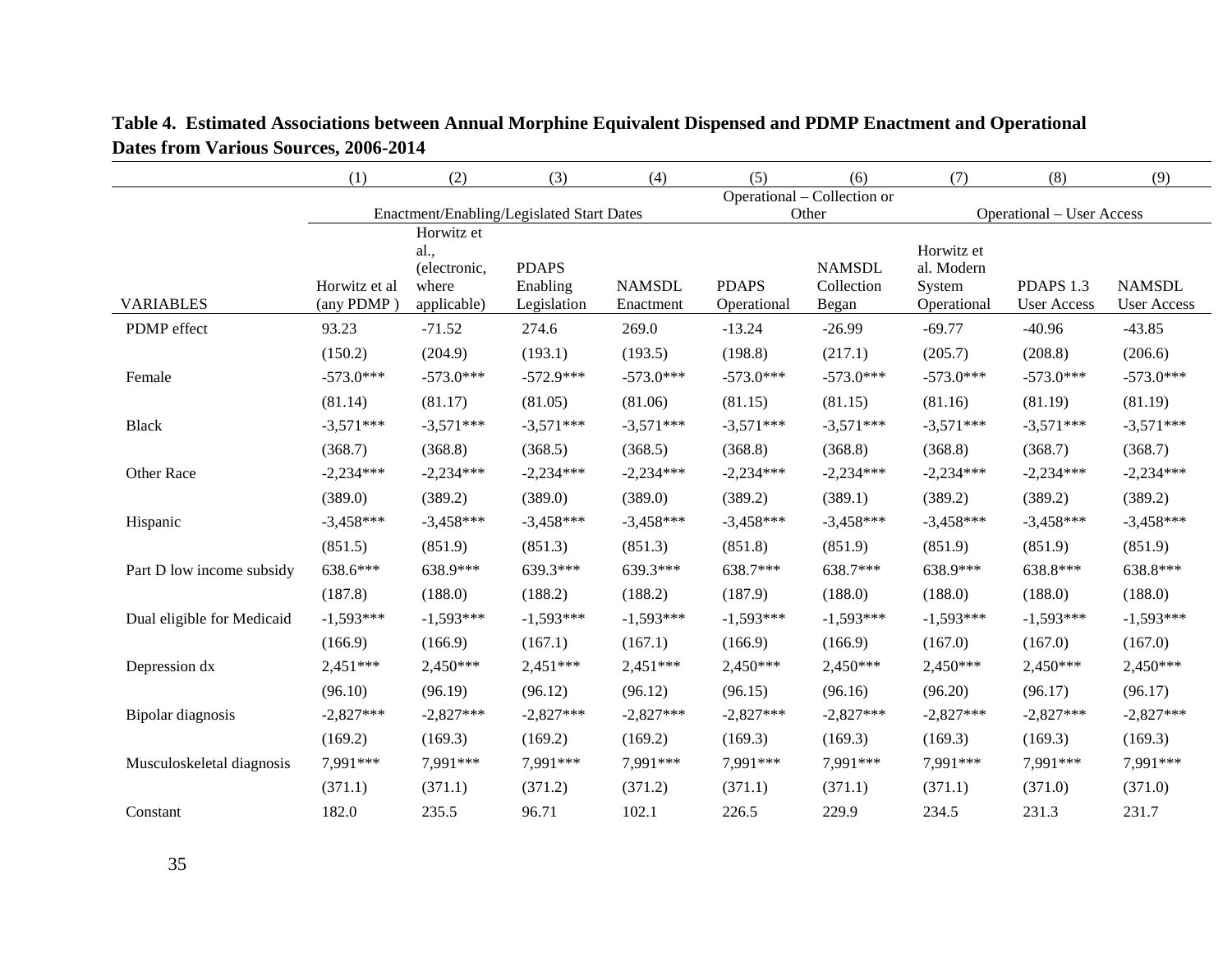|                     | (334.7)   | (337.5)  | (386.2)   | (386.3)   | (328.0)   | (326.5)   | (338.1)   | (330.8)   | (331.2)   |
|---------------------|-----------|----------|-----------|-----------|-----------|-----------|-----------|-----------|-----------|
| <b>Observations</b> | 6.142.826 | ,142,826 | 6,142,826 | 6,142,826 | 6.142.826 | 6.142.826 | 6.142.826 | 6.142.826 | 6,142,826 |
| R-squared           | 0.065     | 0.065    | 0.065     | 0.065     | 0.065     | 0.065     | 0.065     | 0.065     | 0.065     |

**Source:** Data are from a random 40 percent sample of all disabled Medicare beneficiaries, 2006-2014.

**Notes:** Cohorts by year included beneficiaries 21-64 years of age who were enrolled in fee-for-service Medicare Pars A, B, and D (inpatient, outpatient, and prescriptions benefits) and were alive throughout the calendar year. They exclude patients with cancer diagnoses, end stage renal disease, or who were receiving hospice care. We further restrict sample to 34 U.S. states with information from all three legal sources on enactment and operational dates (Table 3). Opioid receipt is measured by Medicare prescription fills converted to morphine equivalents as in Meara et al. 2016, and summed into an annual measure of milligrams morphine equivalent for each person-year. Models also included indicator variables for each year, 2007 through 2014, age (30-39, 40-49, 50-59, 60-64) with 21- 29 as reference. The standard errors shown are adjusted for correlation within states using Huber White Sandwich estimators.\*\*\* p<0.01, \*\* p<0.05, \* p<0.1. See Tables 1 and 2 for an explanation of column headings.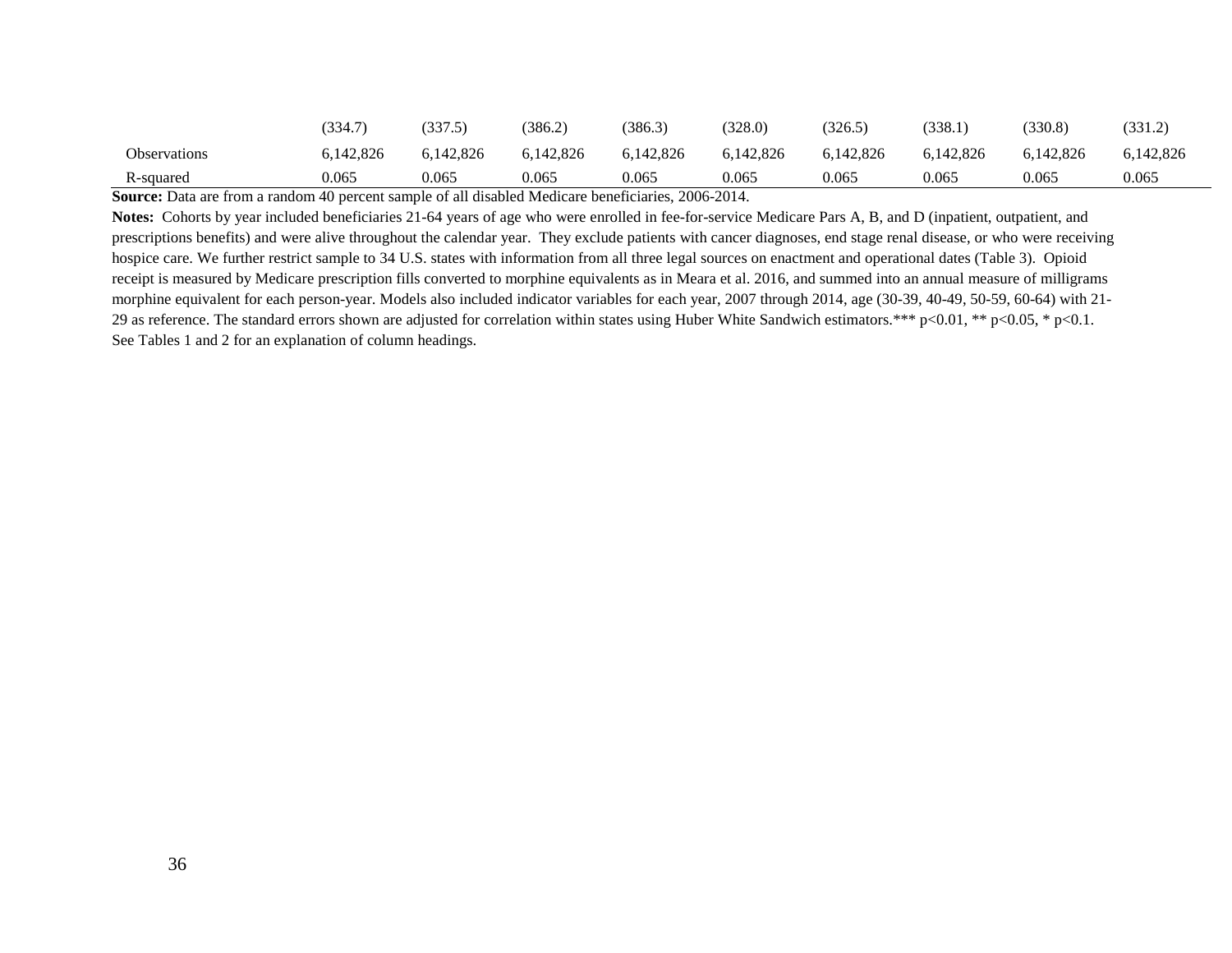| Enactment                         |                |                |                          |                            |                             |                                      |                                 |                                 |                      |
|-----------------------------------|----------------|----------------|--------------------------|----------------------------|-----------------------------|--------------------------------------|---------------------------------|---------------------------------|----------------------|
|                                   | (1)            | (2)            | (3)                      | (4)                        | (5)                         | (6)                                  | (7)                             | (8)                             | (9)                  |
| <b>VARIABLES</b>                  | Any PDMP       | Electronic     | <b>PDAPS</b><br>Enabling | <b>NAMSDL</b><br>Enactment | <b>PDAPS</b><br>Operational | <b>NAMSDL</b><br>Collection<br>Began | Modern<br>System<br>Operational | PDAPS 1.3<br><b>User Access</b> | NAMSDL Use<br>Access |
| PDMP effect (Prob                 |                |                |                          |                            |                             |                                      |                                 |                                 |                      |
| beneficiary $>= 5$<br>Pharm*100). | $0.0578***$    | $-0.0618***$   | $0.211***$               | $0.209***$                 | 0.0118                      | 0.000366                             | $-0.0676***$                    | $-0.0292$                       | $-0.0304$            |
|                                   | (0.0220)       | (0.0209)       | (0.0233)                 | (0.0234)                   | (0.00213)                   | (0.000215)                           | (0.0209)                        | (0.0211)                        | (0.0209)             |
| Female                            | 0.000909***    | 0.000909***    | $0.000910***$            | $0.000910***$              | 0.000909***                 | 0.000909***                          | 0.000909***                     | 0.000909***                     | 0.000909***          |
|                                   | (0.000109)     | (0.000109)     | (0.000109)               | (0.000109)                 | (0.000109)                  | (0.000109)                           | (0.000109)                      | (0.000109)                      | (0.000109)           |
| <b>Black</b> race                 | $-0.00263***$  | $-0.00264***$  | $-0.00263***$            | $-0.00263***$              | $-0.00263***$               | $-0.00263***$                        | $-0.00264***$                   | $-0.00264***$                   | $-0.00264***$        |
|                                   | (0.000138)     | (0.000138)     | (0.000138)               | (0.000138)                 | (0.000138)                  | (0.000138)                           | (0.000138)                      | (0.000138)                      | (0.000138)           |
| Asian, Native,<br>Unknown         | $-0.00411***$  | $-0.00411***$  | $-0.00411***$            | $-0.00411***$              | $-0.00411***$               | $-0.00411***$                        | $-0.00411***$                   | $-0.00411***$                   | $-0.00411***$        |
|                                   | (0.000335)     | (0.000335)     | (0.000335)               | (0.000335)                 | (0.000335)                  | (0.000335)                           | (0.000335)                      | (0.000335)                      | (0.000335)           |
| Hispanic ethnicity                | $-0.00607$ *** | $-0.00607$ *** | $-0.00607***$            | $-0.00607***$              | $-0.00607$ ***              | $-0.00607$ ***                       | $-0.00607$ ***                  | $-0.00607***$                   | $-0.00607***$        |
|                                   | (0.000262)     | (0.000262)     | (0.000262)               | (0.000262)                 | (0.000262)                  | (0.000262)                           | (0.000262)                      | (0.000262)                      | (0.000262)           |
| Part D low income<br>subsidy      | $0.00356***$   | $0.00356***$   | $0.00356***$             | $0.00356***$               | $0.00356***$                | $0.00356***$                         | $0.00356***$                    | $0.00356***$                    | $0.00356***$         |
|                                   | (0.000207)     | (0.000207)     | (0.000207)               | (0.000207)                 | (0.000207)                  | (0.000207)                           | (0.000207)                      | (0.000207)                      | (0.000207)           |
| Dual eligible for<br>Medicaid     | $0.00100***$   | $0.00100***$   | $0.00100$ ***            | $0.00100***$               | $0.00100***$                | $0.00100***$                         | $0.00100***$                    | $0.00100***$                    | $0.00100$ ***        |
|                                   | (0.000163)     | (0.000163)     | (0.000163)               | (0.000163)                 | (0.000163)                  | (0.000163)                           | (0.000163)                      | (0.000163)                      | (0.000163)           |
| Depression dx                     | $0.0180***$    | $0.0180***$    | $0.0180***$              | $0.0180***$                | $0.0180***$                 | $0.0180***$                          | $0.0180***$                     | $0.0180***$                     | $0.0180***$          |
|                                   | (0.000130)     | (0.000130)     | (0.000130)               | (0.000130)                 | (0.000130)                  | (0.000130)                           | (0.000130)                      | (0.000130)                      | (0.000130)           |
| Bipolar diagnosis                 | $0.00444***$   | $0.00444***$   | $0.00444***$             | $0.00444***$               | $0.00444***$                | $0.00444***$                         | $0.00444***$                    | $0.00444***$                    | $0.00444***$         |
|                                   | (0.000216)     | (0.000216)     | (0.000216)               | (0.000216)                 | (0.000216)                  | (0.000216)                           | (0.000216)                      | (0.000216)                      | (0.000216)           |
| Musculoskeletal<br>diagnosis      | $0.0246***$    | $0.0246***$    | $0.0246***$              | $0.0246***$                | $0.0246***$                 | $0.0246***$                          | $0.0246***$                     | $0.0246***$                     | $0.0246***$          |
|                                   | (0.000117)     | (0.000117)     | (0.000117)               | (0.000117)                 | (0.000117)                  | (0.000117)                           | (0.000117)                      | (0.000117)                      | (0.000117)           |

# **Table 5. Estimated Associations between the Prevalence of Disabled Medicare Beneficiaries with Dispenses at 5 or more Pharmacies and PDMP Enactment and Operational Dates, 2006-2014.**